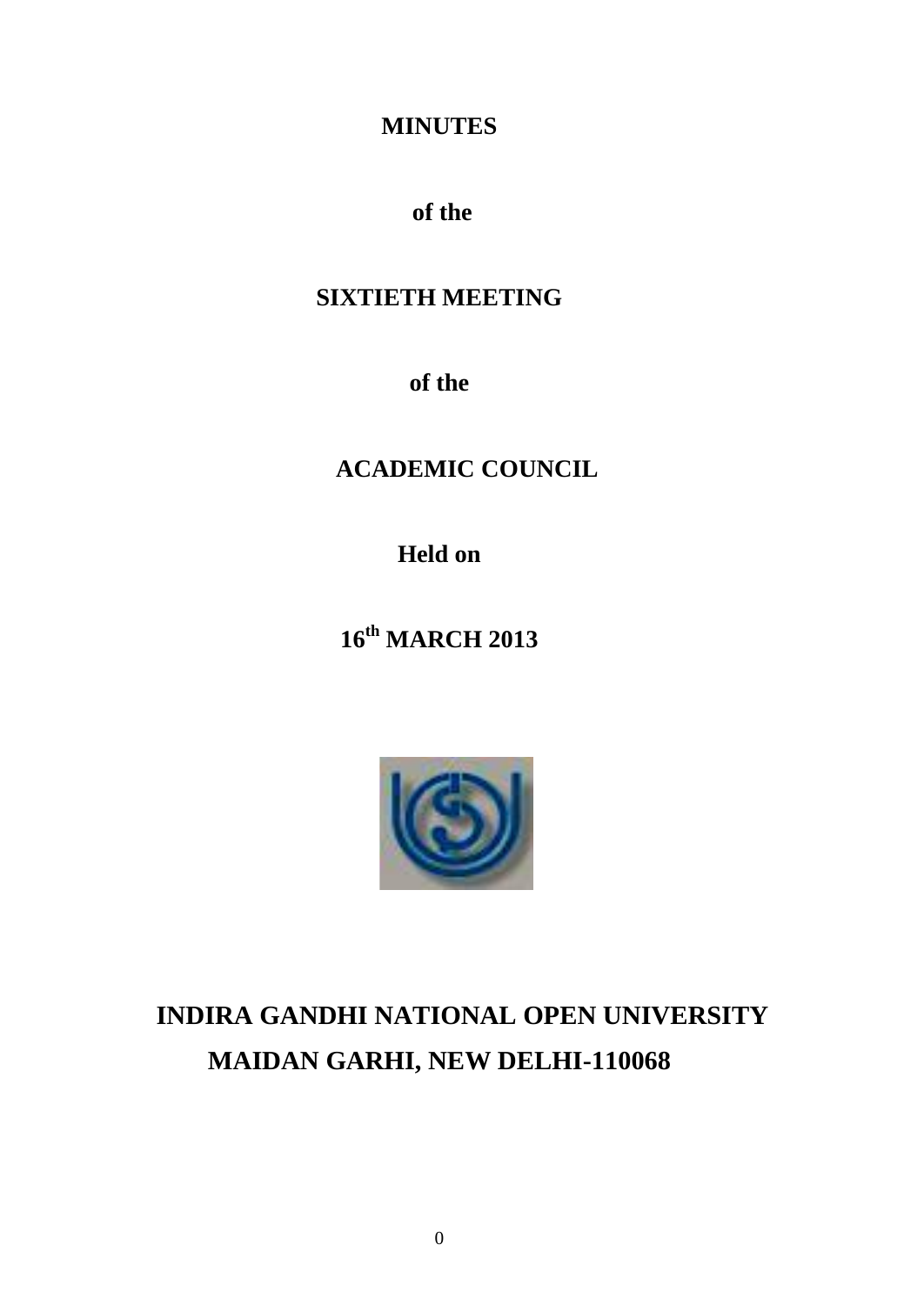#### **IGNOU**

#### **MINUTES OF THE SIXTIETH MEETING OF THE ACADEMIC COUNCIL HELD ON 16 TH MARCH 2013 AT 11.00 A.M. IN THE CONFERENCE ROOM, VCO, NEW ADMINISTRATION BUILDING, IGNOU, MAIDAN GARHI, NEW DELHI-110 068.**

The following were present:

|    | 1. Prof. Gopinath Pradhan, Vice-Chancellor    | Chairman          |
|----|-----------------------------------------------|-------------------|
| 2. | Prof. Rita Rani Paliwal, Director, SOH        | Ex-officio Member |
| 3. | Prof. Kapil Kumar, Director, SOSS             | Ex-officio Member |
| 4. | Prof. Vibha Joshi, Director, SOE              | Ex-officio Member |
| 5. | Prof. S.C. Garg, Director, SOS                | Ex-officio Member |
| 6. | Prof. Naval Kishore, Director, SOMS           | Ex-officio Member |
| 7. | Prof. Deeksha Kapur, Director, SOCE           | Ex-officio Member |
| 8. | Prof. T.K. Jena, Director, SOHS               | Ex-officio Member |
| 9. | Mr. Shashi Bhushan, Director, SOCIS           | Ex-officio Member |
|    | 10. Prof. Subhasis Maji, Director, SOET       | Ex-officio Member |
|    | 11. Prof. K. Elumalai, Director, SOL          | Ex-officio Member |
|    | 12. Prof. M.K. Salooja, Director, SOA         | Ex-officio Member |
|    | 13. Prof. C. Gajendra Naidu, Director, SOVET  | Ex-officio Member |
|    | 14. Dr. Kiron Bansal, Director, SOJNMS        | Ex-officio Member |
|    | 15. Prof. Ravindra Kumar, Director, SOTHSSM   | Ex-officio Member |
|    | 16. Prof. Gracious Thomas, Director, SOSW     | Ex-officio Member |
|    | 17. Prof. Annu J. Thomas, Director, SOGDS     | Ex-officio Member |
|    | 18. Prof. B.K. Pattanaik, Director, SOEDS     | Ex-officio Member |
|    | 19. Prof. Sunil Kumar, Director, SOPVA        | Ex-officio Member |
|    | 20. Dr. Nandini Sinha Kapoor, Director, SOITS | Ex-officio Member |
|    | 21. Sh. S.K. Arora, Librarian                 | Ex-officio Member |
|    | 22. Prof. Pushplata Tripathi, Registrar, SED  | Ex-officio Member |
|    | 23. Dr. Pankaj Khare, Registrar, SRD          | Ex-officio Member |
|    | 24. Prof. J.M. Parakh, SOH                    | Member            |
|    | 25. Prof. Sujatha Verma, SOS                  | Member            |
|    | 26. Dr. R. Satyanaryana, STRIDE               | Member            |
|    | 27. Dr. S.K. Vyas, SOET                       | Member            |
|    | 28. Dr, Biplab Jamatia, SOHS                  | Member            |
|    | 29. Dr. Suneet Kashyap, SOL                   | Member            |
|    | 30. Dr. Rukshana Zaman, SOSS                  | Member            |
|    | 31. Dr. R.P. Pandey, Director, SOTST          | Member            |
|    | 32. Prof. Madhu Prahar, Director, IUC         | Member            |
|    | 33. Prof. Santosh Panda, Director, STRIDE     | Member            |
|    | 34. Prof. Uma Kanjilal, Director, ACIIL       | Member            |
|    | 35. Prof. D. Victor                           | Member            |
|    | 36. Dr. Santosh Choubey                       | Member            |
|    | 37. Lt. Gen S.P. Kochhar                      | Member            |
|    | 38. Prof. K. Kunhikrishnan                    | Member            |
|    | 39. Prof. Vijay Khole                         | Member            |
|    | 40. Fr. Jose Alex                             | Member            |
|    | 41. Prof. C. Thanganuthu                      | Member            |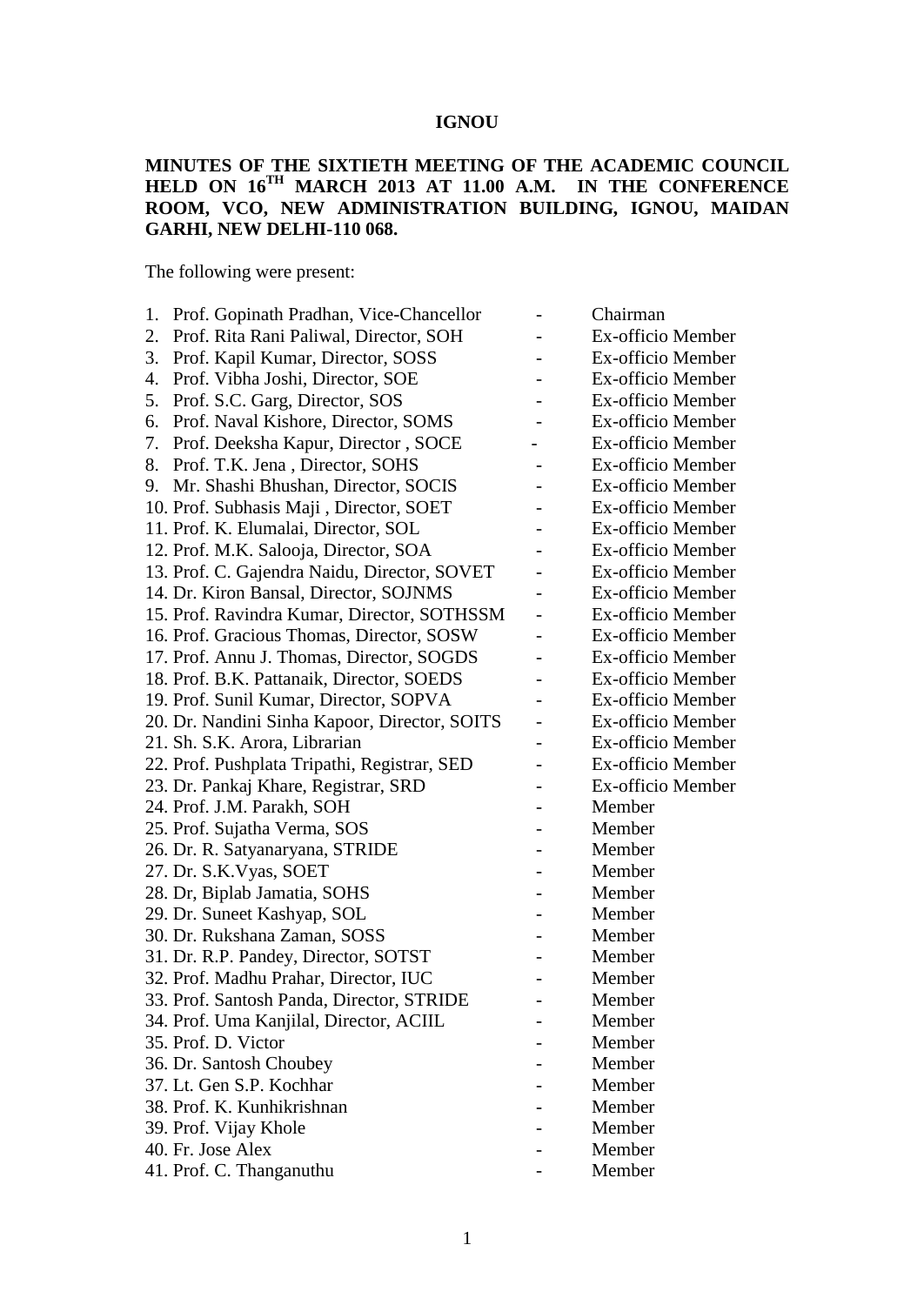| 42. Prof. Nirma Vaz                         | Member                  |
|---------------------------------------------|-------------------------|
| 43. Prof. Anil Bhattacharya                 | Member                  |
| 44. Prof. Ordetta Mendoza                   | Member                  |
| 45. Dr. Darlie O Koshy                      | Member                  |
| 46. Prof. Yathindra                         | Member                  |
| 47. Prof. Srikrishna Deva Rao               | Member                  |
| 48. Prof. K.K. Mohammed Yusuff              | Member                  |
| 49. Dr. Gulab Jha, Regional Director, Noida | Member                  |
| 50. Dr. Asad Nizam, Dy. Director            | Member                  |
| 51. Prof. M.S. Senam Raju                   | <b>Member Secretary</b> |
|                                             |                         |

Prof Anand Deb Mukopadhyay; Prof. Cynthia Pandian; Prof. N. Ravichandran; Dr. Shridhar Garde; Prof. Lalit K. Deshpande; Prof. Vimla Veeraraghavan; Prof. K.P. Kannan; Prof. K. Satchidanandan; Prof. R. Ramanujam; Prof. Vinod Kumar Singh; Prof. P.T. Manoharan; could not attend the meeting.

Shri P.V. Chadha and Shri K.D. Sharma, Assistant Registrar, ACD were present to assist the Member- Secretary.

The Chairman welcomed the members of the Academic Council to its  $60<sup>th</sup>$  meeting.

The Vice-Chancellor briefed the status report on the Committees constituted by the Board of Management on Community Colleges Convergence Scheme, On-campus face to face and Memorandum of Understandings/Memorandum of Agreements. The Chairperson further informed that as per the recommendations of these Committees, there is need for reorganizing the Community Colleges, Scheme, Convergence Scheme, Conversion of Face to Face full time programmes into blended mode. The students who enrolled in IGNOU under these schemes, till July 2012, shall be taken care till the completion of their study.

All the MoUs /MoAs/MoC have been re-examined and new format is devised.

Few members raised the issue regarding recording (Audio & Video) of the proceedings of the Council. Some members supported the recording. The Member Secretary informed the Council that the proposal was placed by him with the spirit of the decision taken by the Board of Management for recording (Audio & Video) its proceedings to have more transparency which was approved by the Vice-Chancellor. After discussion, the Chairperson decided not to resort to audio-video recording of the proceedings.

The following agenda items were taken up for consideration:

- **ITEM NO. 1 To confirm the minutes of the**  $59<sup>th</sup>$  **(Urgent) meeting of the Academic Council held on 13th September, 2012 after considering the comments received and to note action taken thereon.**
- AC 60.1.1 The Member Secretary informed that the minutes of the 59<sup>th</sup> (Urgent) Meeting of the Academic Council was held on 13<sup>th</sup> September, 2012 were circulated and the following comments have been received.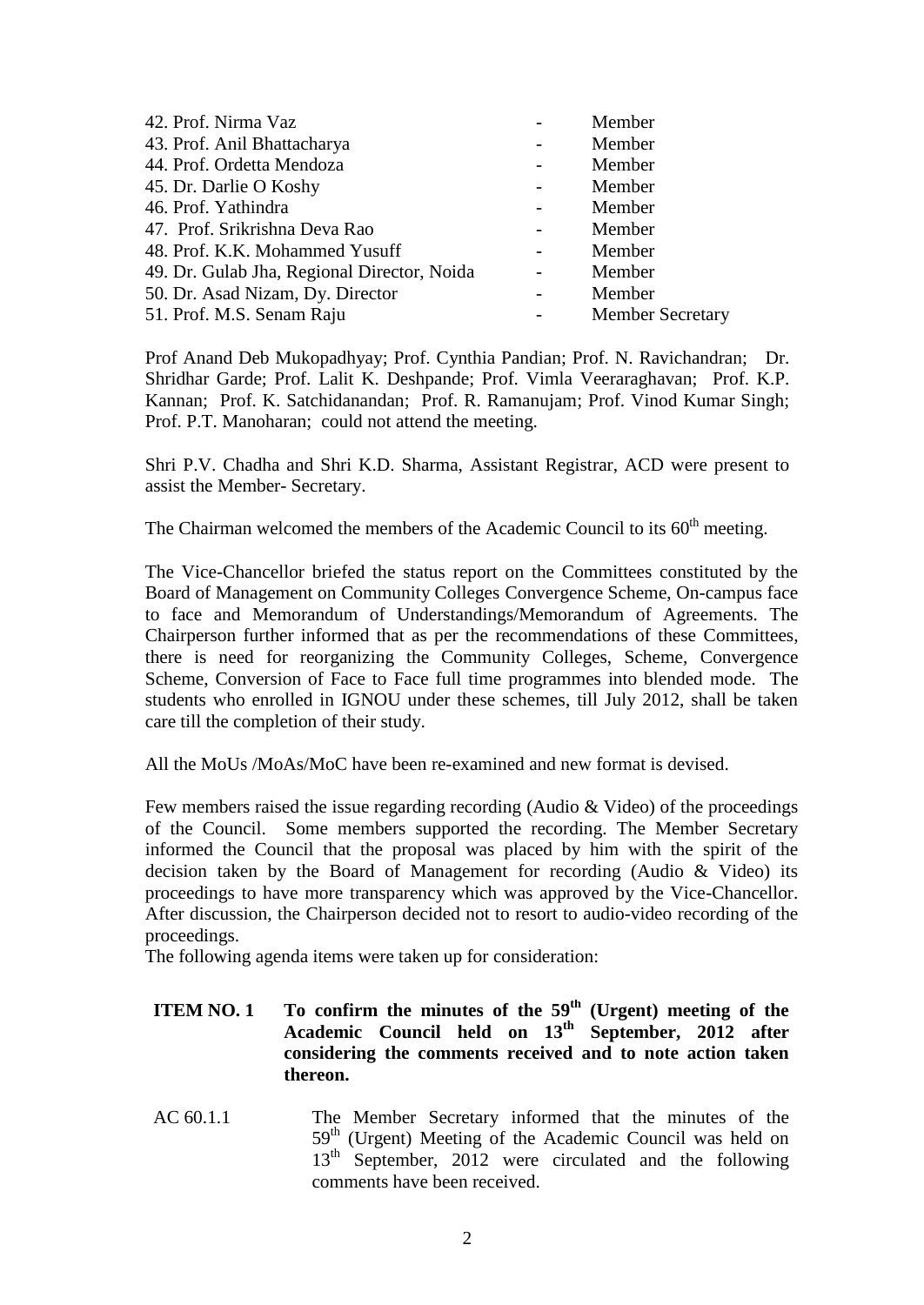1. **Dr. Darlie Koshy** had observed that the reference of Prof. J.M. Parakh statement that some of the members being stake holder for certain issues, should not participate in discussing those issues. *After this the record of discussion it should have stated: "At that stage many members had pointed out that a regular 'Vice-Chancellor' after due processes and diligence have invited the members to join the Academic Council and hence they have a right to participate in all the discussions. The Chairman also clarified that the members invited were present due to their being Academic Council members and so they would participate in the proceedings unless any specific issue comes up for which the collective decision would prevail". This would be a fairer summary of what happened in that discussions. While the meeting was convened to discuss Agenda Item No. 1 – 4, the entire discussion and the minutes seem to be skewed with just one small para devoted to the same which says that "Academic Council agreed to the proposal regarding issues of the admissions registration, evaluation for the students who are already existing under the above scheme prior to the notification to protect the interests of the students and the same may be appraised to the BOM". This does not reflect the position and the sentences before that seems to have been added without factoring in the implications of the statement as the Academy Policy decisions are also the prerogative of Academic Council. It was further resolved that the Council shall not make any recommendations on the matter directly related to the BOM and policy making". The actual statement should be: "The Academic Council did not agree to the suggestion that the Academic Council does not have any powers to make policies related to academic matters". "Decisions of the Academic Council when taken should be aligned with the Board of Management and there should not be any direct conflict." Many of the committee members strongly pointed out that as per the actual 58th Council's minutes, "the status quo-ante" of all the on-going programmes were to be maintained and the admissions for July 2012, hence should not have been affected. It was also clear that retrospective decisions should not be taken and after due review only, prospective decisions after giving time for remedial action shall be resorted to. Given the spirit of the discussions as above, I am really surprised and pained to see a highly skewed minutes despite Prof. Gopinath Pradhan, the new Vice Chancellor's sincere and best efforts to conduct an impartial and objective Academic Council meeting.*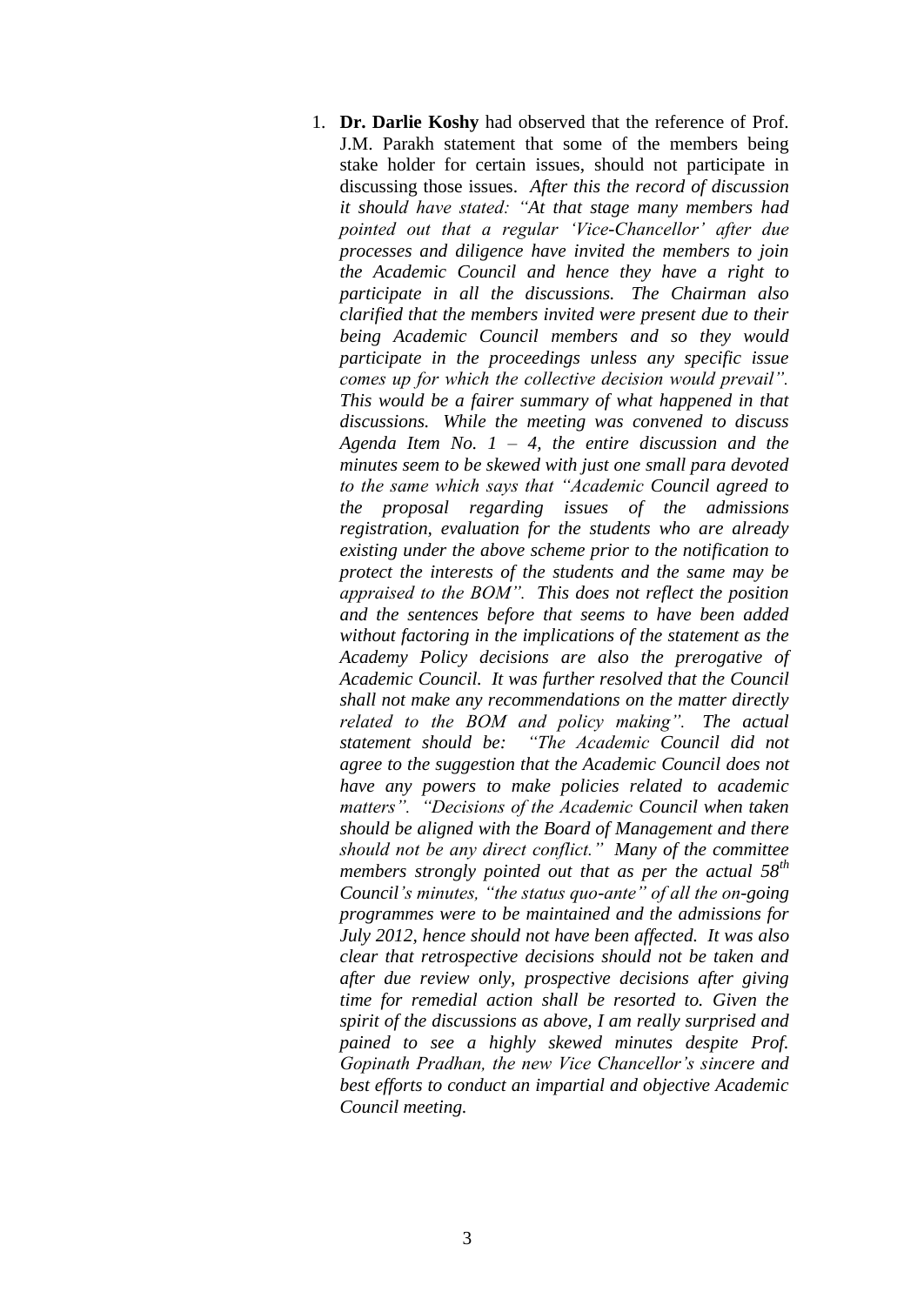#### 2. **Dr. Ms. Ordetta Mendoza**:

This is to bring to your notice that several issues that were raised at the 59th AC meeting on Sept. 13th have not found place in the minutes. I would like to dwell here on the concerns and points stated by me. I had stated (along with the other members whose names are mentioned in point no. 5 in the minutes circulated) that with regard to ITEM 2 as per the 58th AC meeting agenda, that after a lengthy discussion the then VC -in- charge Prof. Aslam, had agreed to defer that particular item and MAINTAIN STATUS QUO until the complete report of the Review Committee was received. The same has been noted by me in my notes of the 58th AC meeting.

You have mentioned that several of the AC members pointed out this issue and after I made my comment, the Chairman had stated that the matter would be looked into. I wish to state here that

- 1. So many eminent members cannot be wrong on the same issue of maintaining status quo, and
- 2. A copy of the draft minutes of the 58th (the original hand written copy) may please be sent to the members for our perusal to clear any doubts that may arise on the veracity of the contents.

Secondly, I had requested that the 59th AC meeting be recorded and the minutes recorded /written verbatim. Much information is lost by noting only a few points which I feel is the reason for so many doubts and clarifications.

Kindly ensure that the minutes of the 59th meeting which should have been recorded verbatim is circulated and not a truncated minutes.

#### **3. Prof. Pardeep Sahni:**

With regard to Item No. 1, it was resolved that the resolution No. AC. 58.2.1 has been recorded correctly and no discussion about the same should be part of the  $58<sup>th</sup>$  Meeting of the Academic Council.

 It may kindly be looked into and corrected accordingly and Point No. 5 of Item No. 1 of the Minutes of  $59<sup>th</sup>$  Academic Council Meeting may thus be expunged.

 The recording of Para 3 of AC 59.3.4 of Items No. 3, 4, 5 and 6 contradicts the earlier two Paragraphs of the said Item.

The Academic Council noted down the Items No. 3, 4, 5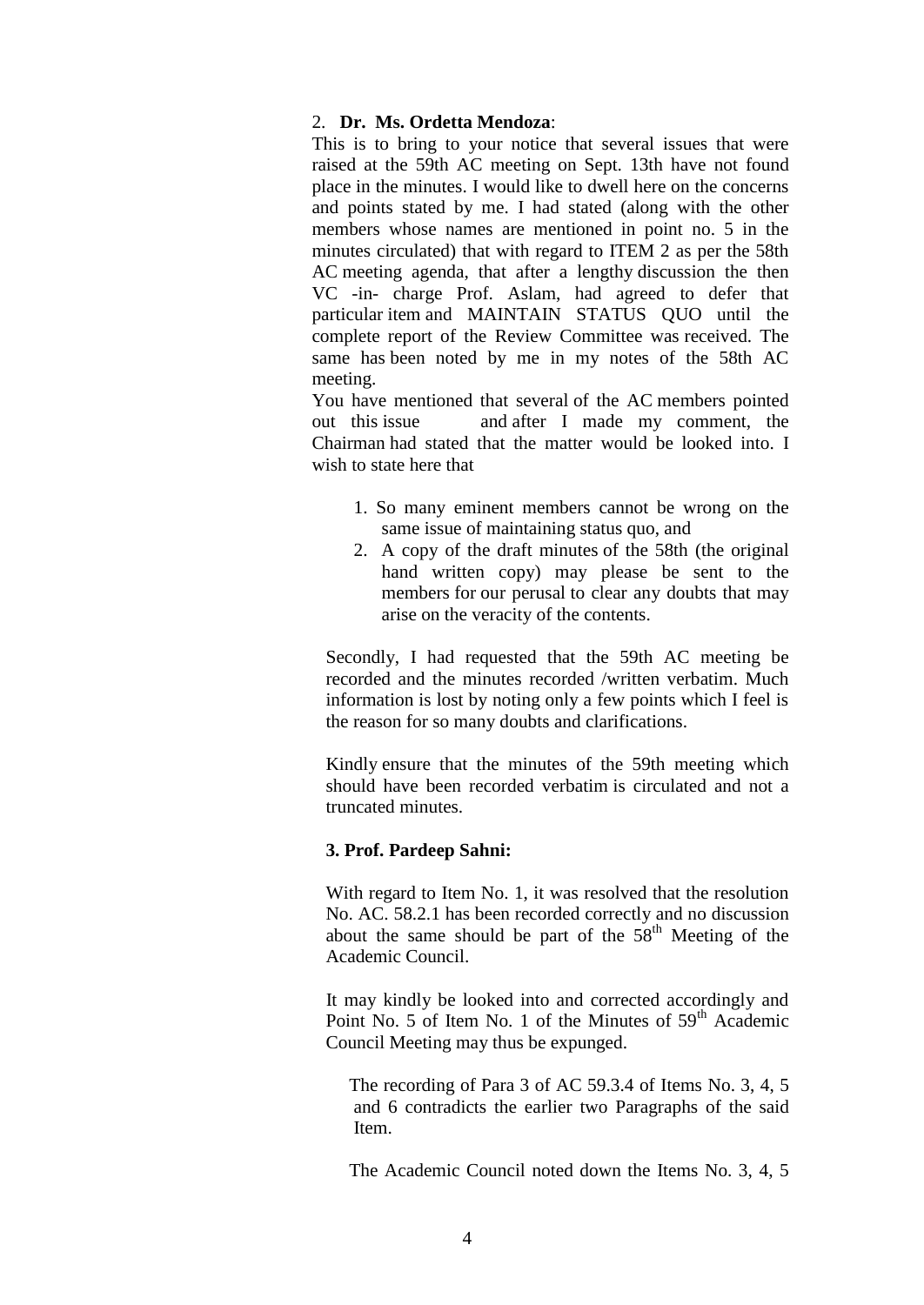and 6 and appreciated the Chairman for informing the Academic Council about the measures initiated by the University pertaining to the Items referred to above.

# **3. Shiv Kumar Vyas**

 So far as the recording regarding "lack of communication, on the decision of Board of Management, in time to the concerned stake holders/institutions" (para-2 of opening remarks by the Vice-Chancellor) is concerned, it was very well pointed out in the meeting that there was a notification by the Registrar (SRD) dated  $22<sup>nd</sup>$  Nov, 2011, which was read out by me in the Meeting. This communication clearly provides that an advertisement relating admissions can not be released unless vetted by the Student Registration Division that too keeping the concern School in the loop. Further, it was also pointed out that wherever the MoU partners were authorized to release the advertisement, these were required to be vetted by IGNOU. Under the circumstances, it was not possible to have new admissions in July, 2012 admission cycle by the MoU partners unless these provisions were violated.

- 2. Despite requests from the several members during the course of discussions, no documentary evidence(s) whatsoever in support of Agenda Items 3, 4, 5 & l were presented
- **5. Four Members sent their comments collectively viz, 1) J.M. Parakh, Professor, SOH, 2) Biplab Jamatia, Assistant Professor, SOHS, 3) Kiron Bansal, Associate Professor, SOJNMS & 4) Rukshana Zaman Assistant Professor, SOSS**
	- a) It is mentioned in Para 2 of the preliminary remarks that "(for example, stay order had been issued from Srinagar High Court on Convergence Scheme Notification)". We would like to state that this statement should be deleted from the Minutes as the information about the stay by the Srinagar High Court was not given in the meeting of the Academic Council.

Moreover, recording of the Minutes in this manner amounts to misguiding the Academic Council since, as per our information, this was an ex-parte stay and the University should have got it vacated by now.

b) The recording in Para 4 of the preliminary remarks that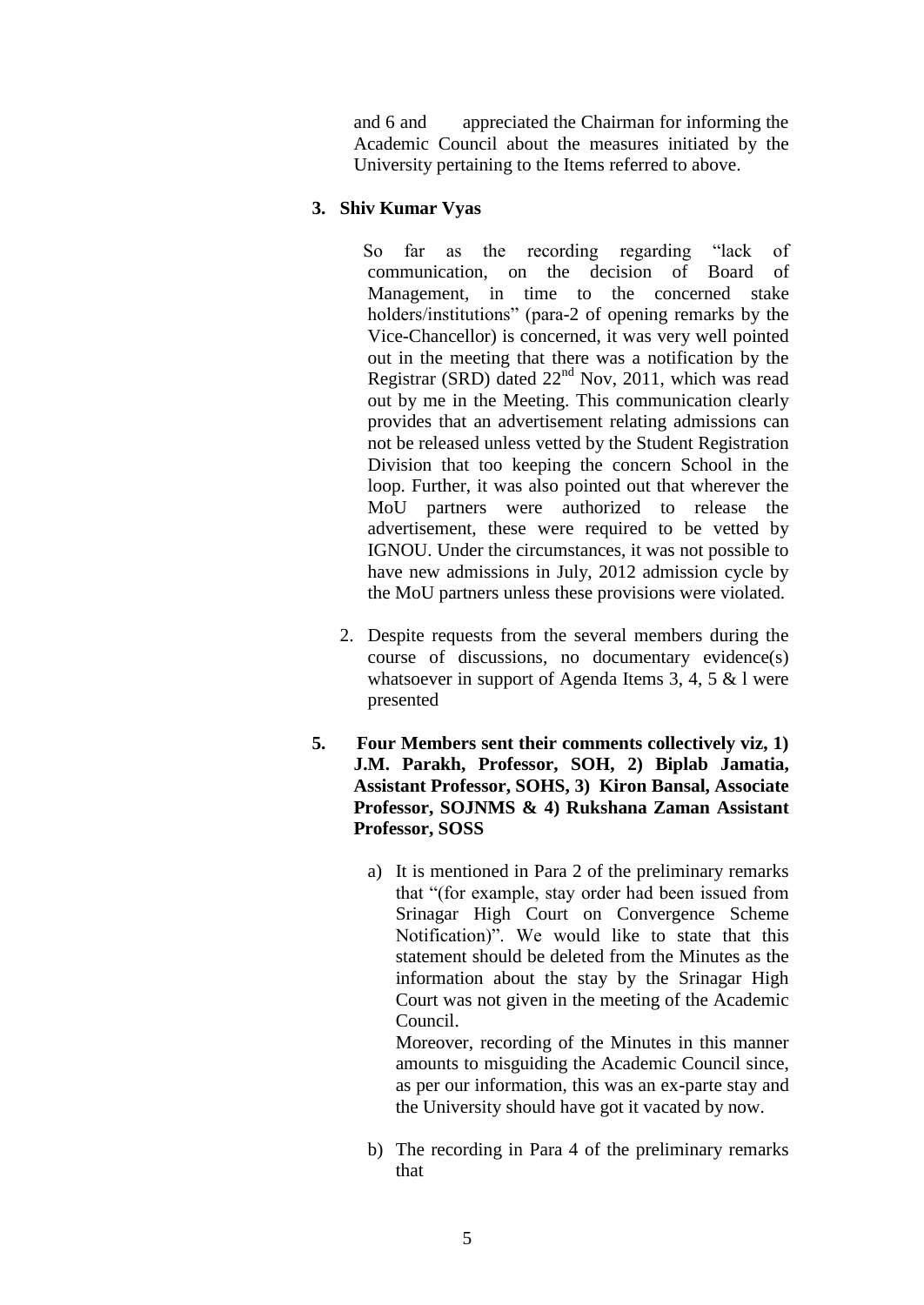"Thereafter, Prof. J M Parakh stated that some of the members being stakeholders for certain issues should not participate while discussing those issues".

Is incorrect, since Prof. J M Parakh had stated that some members in the Academic Council belonged to organizations with which IGNOU had entered into MoUs and since this issue was a part of the Agenda before the Academic Council, it would amount to a conflict of interest if they participated in the discussion on the matter. Therefore, the above statement in the Minutes may be deleted and the recording may be replaced with the following:

"Thereafter, Prof. J M Parakh stated that some members in the Academic Council belonged to organizations with which IGNOU had entered into MoUs and since this issue was a part of the Agenda before the Academic Council, it would amount to a conflict of interest if they participated in the discussion on the matter."

- c) In Para 4 of the preliminary remarks, it is stated that the letters from the two Associations, namely, IGNOUTA and IGNOUTA (T), were read out by the Chairman. These letters are a part of the Records and must be circulated along with the Minutes.
- **2. Item No. AC 59.1.1:** The recording under point 5 reflects only one point of view and not the discussion in it's entirely. This point of view was not accepted by the Academic Council. The decision of the Academic Council is recorded in 59.1.2, point 1. Therefore the recording of the Minutes under point 5 should be deleted.
	- 3. **Item No. AC 59.3-6.3:** The recording of the Minutes under 59.3-6.3 that "the Council agreed in principle with the proposal of blended mode of learning" is incorrect as no such decision was taken. This was just the opinion of one member and it cannot be taken as a decision of the Council. Therefore, this part of the Minutes should be deleted.

To set the record straight, only one member raised the issue after the decision on the agenda items 3 to 6 had been taken. The Vice Chancellor then suggested that this issue of blended mode of learning could be brought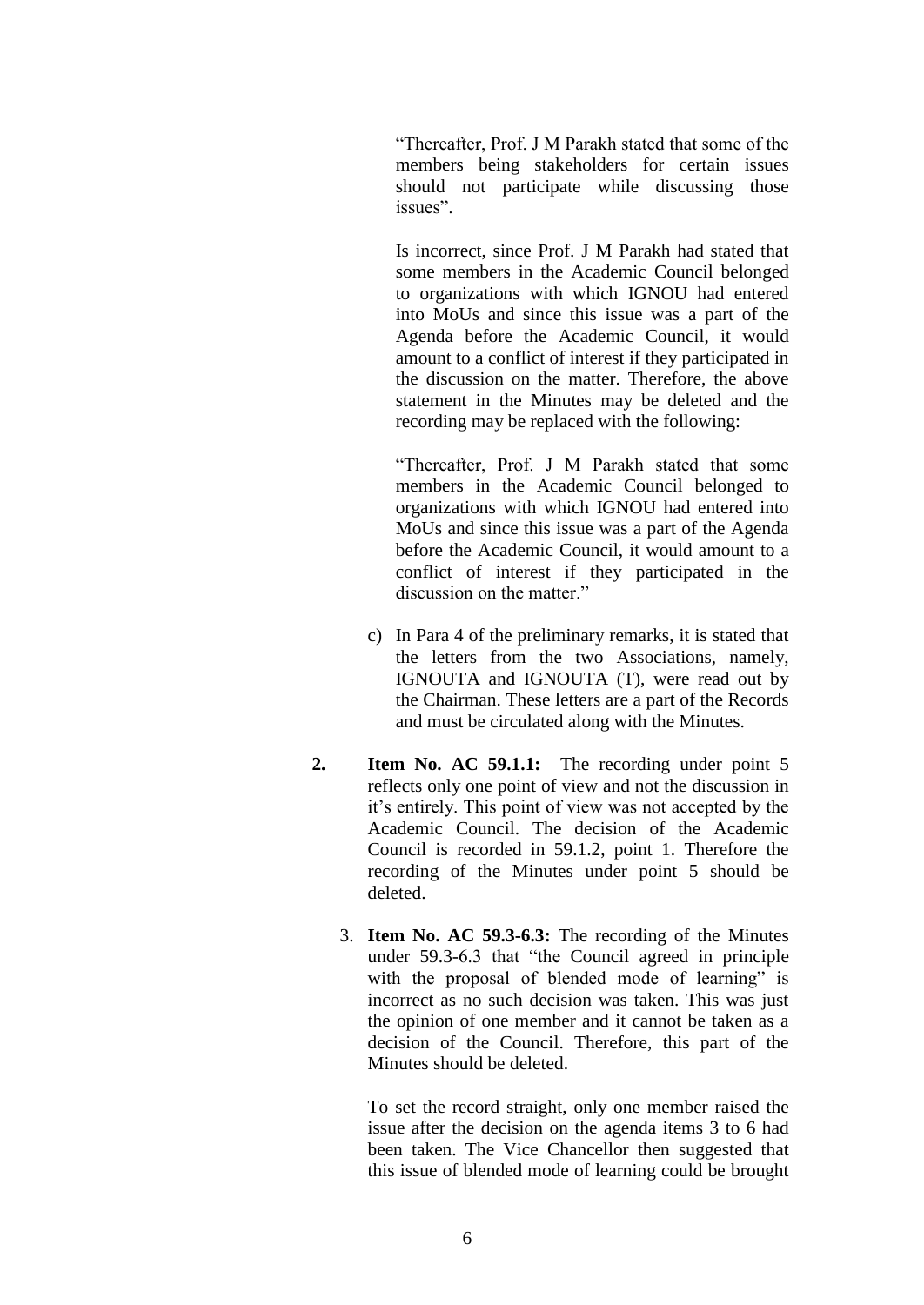up in the next meeting of the after holding wider consultations and the members agreed to it.

**4. Item No. AC 59.3-6.4 Para 3:** The Academic Council did not agree to provide a blanket protection of interests of students who were already existing under the above schemes prior to the notification. On the contrary, members felt that all these matters are serious and the Review Committees constituted by the Board of Management are examining them and are yet to submit their Reports.

> The decisions of the Academic Council on this matter were as follows:

- The Academic Council noted the issues and decided not  $\bullet$ to take any decision on these issues.
- The Academic Council decided that the Reports of the  $\bullet$ Review Committees on the four issues taken up in the Agenda items 3 to 6 should be placed before the Board of Management and the action should be initiated in accordance with the Board of Management's directives.
- AC 60.1.2 The Academic Council discussed the comments of the members in detail and noted.
- AC  $60.1.3$  The Academic Council confirmed the minutes of the  $59<sup>th</sup>$  (Urgent) Meeting of the Academic Council held on  $13<sup>th</sup>$  September, 2012 (**Annexure- 1)** and noted the action taken thereon.
- **ITEM NO. 2** To approve the minutes of the  $35<sup>th</sup>$  meeting of the Academic **Council Standing Committee held on 27th November, 2012 and to note action taken thereon**

AC  $60.2.1$  The Member secretary informed that  $35<sup>th</sup>$  Meeting of Academic Council Standing Committee was held on 27<sup>th</sup> November, 2012 and approved the following items: Shifting of Diploma in Elementary Education (D.El.Ed.) Programme; reduction in the program fee of Diploma in Elementary Education (D.El.Ed) Programme; Curriculum for 18 months Diploma in Elementary Education (D.EI.Ed.) Programme for the teachers-trainees of North Eastern States; collection of Convocation Registration fee from the students in India at the time of admission along with the admission fee; to evaluate the answer scripts of Term End Examination either in Hindi or in English Language; simultaneous registration of CFN/CNCC in respect of M.Sc. (DFSM) for the above category of students; the maximum duration of M.Sc. (DFSM) Programme is 5 years with the provision of pro-rata course wise readmission fee as per University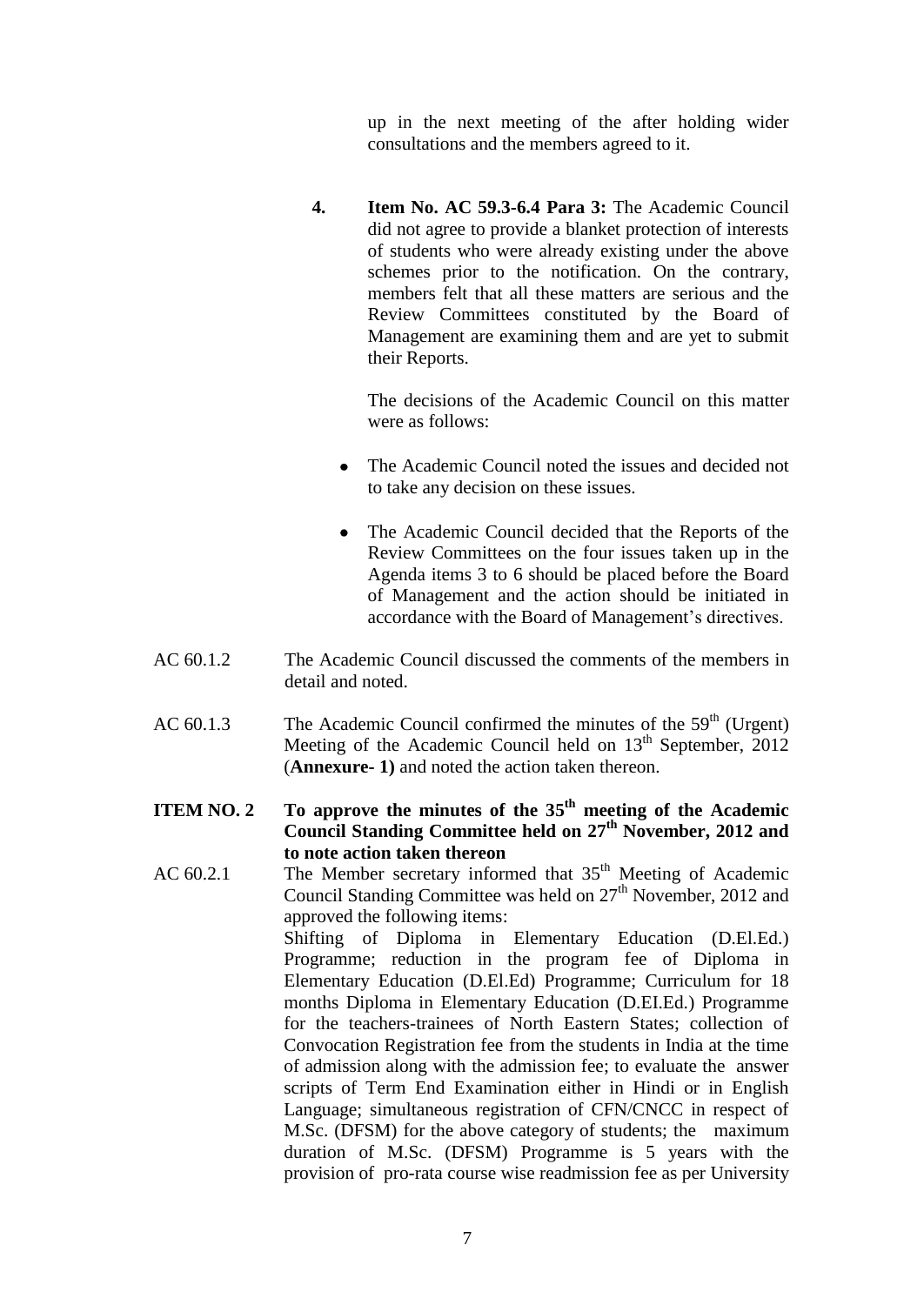Rules for CFN/CNCC Programme; Phase -3 Form of PG Diploma in Mental Health Programme; the Phase-Zero for course on Research Methodology and Statistical Methods in Vocational Education and Training; offer the program Post-graduate Certificate in Information and Assistive Technologies for the instructors of Visually Impaired (PGCIATIVI) as a programme of School of Education through Distance Mode; Phase – 2 Form for Certificate in English – Khasi Translation; the revised syllabus of MPATHA Programme; the revised syllabus of CPAKM Programme; the revised syllabus of MPAHVM Programme; Charging of processing fee from the Institutions seeking International Collaboration with IGNOU through International Division; the charging of fee for "Persons of Indian Origin"(PIO) Card Holders and "Refugees" by International Division; Phase-2 Forms of MA in Development Studies and PG Diploma in Development Studies, Phase-2 Forms of MA in Development Studies and PG Diploma in Development Studies; closure of the Collaborative Programmes offered by the SOVET; Approval of Empanelment of Question Paper setters, Evaluators and Moderators for ACIIL programmes; revision of eligibility criteria for MCA; granting of 2 more chances only to appear in the Term End Examinations to the students of BCA(Pre-Revised); payment norms for common MCS courses in BCA(Revised) and MCA(Revised); the Phase-3 form for the Certificate in Indigenous Art Practices (CIAP) Programme; Phase-2 Form for MA in Translation Studies (ODL); decided to follow the instructions contained in MHA letters dated 18/12/2009 & 17/6/2011 in case of the requests received from the Central Government Departments; for verification of educational Certificates etc.; enhancement of programme fee of Academic Programmes; norms for conduct of practical examinations for courses of PG Diploma; PG Certificate, Advance Certificate and Certificate in Information Security.

- AC 60.2.2 During the discussions objections were raised on decisions on the following three items viz.
	- 1. To consider the proposal to evaluate the answer scripts of Term End Examination either in Hindi or in English Language (Item No. 9).
	- 2. To consider Charging of processing fee from the Institutions seeking International Collaboration with IGNOU through International Division- ID **(**Item No. 22).
	- 3. To consider and approve enhancement of program fee of Academic Programmes with effect from July 2013 session-SRD (Item No. 37)

**Regarding item No.9** the Council was of the view that the issue of writing examination in the medium of student's choice may be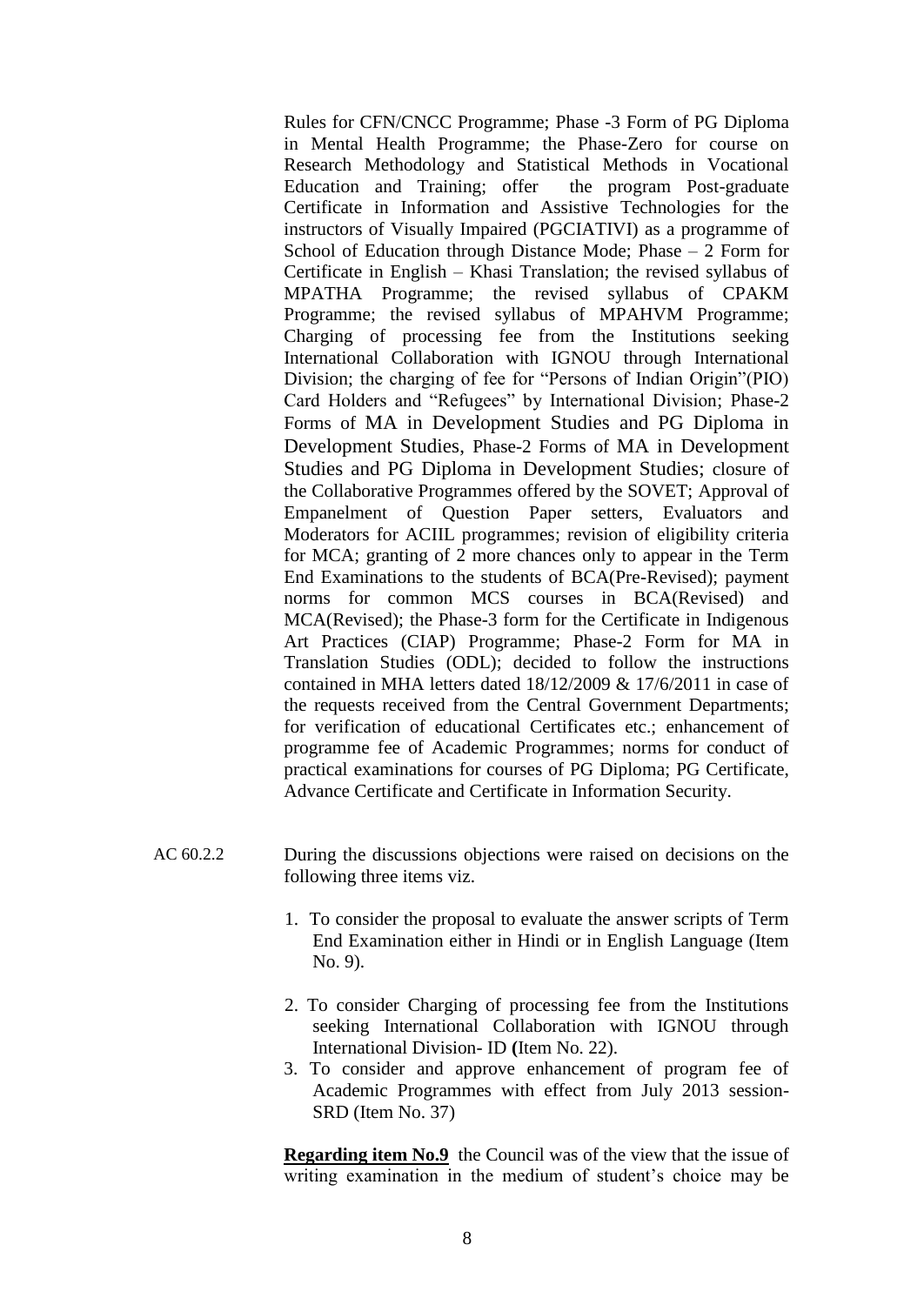handled carefully to avoid any legal complication. It was also decided that the students should be advised to write their answers in the term-end-examination in the language in which Study Learning Material is prepared by the University. However, the students who were permitted to write the answers in the Regional Languages, their answer scripts should be evaluated in the regional languages till the duration of the programme opted by them. The Council advised the Registrar (SED) to seek the help of the Regional Director of the region to get the panel of the evaluators in the regional languages for evaluating the answer scripts and get such panel approved by the Schools of Studies.

Now onwards, the students should opt the medium in which study material is available and write their examination in that medium only. *The Registrar, SED may intimate the Schools/Centres/Units to incorporate the decision in the Programme Guide*.

**Item No. 22**: the Academic Council deferred the item and desired that detailed guidelines for charging the processing fee may be placed before the Council with the help of a committee to be constituted by the Vice-Chancellor to look into the matters pertaining to the International Division, its collaborations, financial status etc.

**Item No. 37:** Few members felt that the enhancement of fee by 10 % by the University is not made applicable to the entire programmes across the board. Therefore, the hike in the fee is not uniform for all the programmes. There are number of programmes where hike is slightly up more than 10 %. The Registrar (SRD) explained the reasons for hike in the fee. While justifying it, he stated that there are factors such as inflation; cost of services provided to the students. He also informed that due to time constraints with the approval of the Vice-Chancellor, the action was been taken as it was time bond and it would not be possible to revert the decision and it would have serious implications on the University.

Therefore, he requested to ratify the action taken by the Vice Chancellor on re-drafted minutes as, **"the ACSC approved the proposal for enhancement of programme fee effective from July, 2013 session along with enhancement of Prospectus sale cost."**

The council deferred and suggested that the fee hike issue need to be revisited again.

AC 60.2.3 With the above observations the Academic Council approved the minutes of its  $35<sup>th</sup>$  Meeting of its Standing Committee held on  $27<sup>th</sup>$ November, 2012 **(Annexure-2)** and noted the action taken thereon.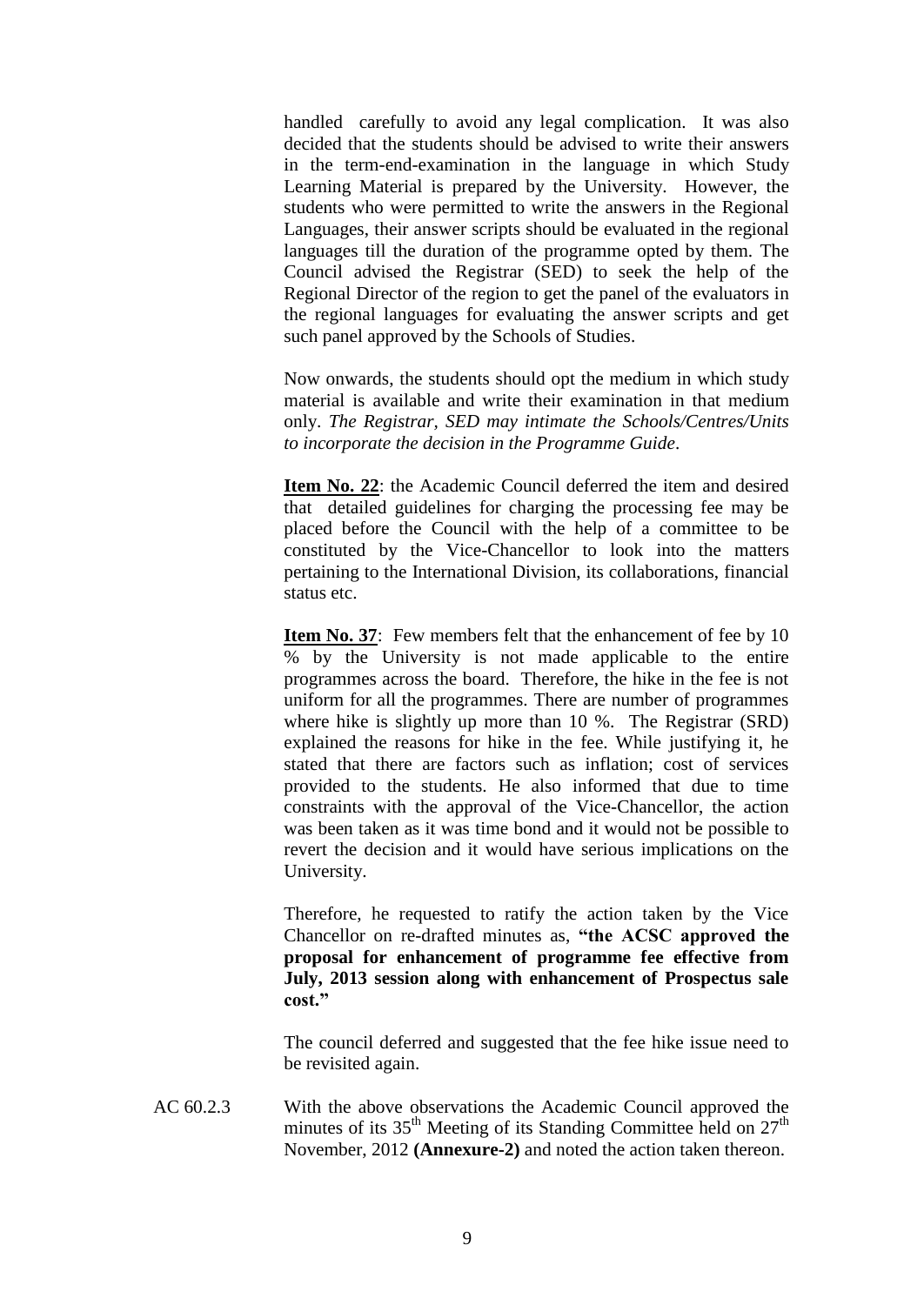# **ITEM NO. 3 To consider and approve the minutes of the 19th and 20th Meeting of the Research Council held on 23rd March, 2012 and 2 nd November, 2012 respectively– RU**

- AC  $60.3.1$ . The Director, Research Unit, informed the Council that  $19<sup>th</sup>$  and  $20<sup>th</sup>$  Meeting of the Research Council were held on  $23<sup>rd</sup>$  March 2012 and  $2<sup>nd</sup>$  November, 2012 respectively. He explained the important decisions taken by the Research Council in both the meetings. He informed the Council that the Research Council approved the proposal for amendment to Ordinance on the Research Degree Programmes to bring the IGNOU Research Degree programmes in line with the UGC guidelines and the same will be placed before the Council in due course.
- AC 60.3.2 The Academic Council considered and approved the minutes of the 19<sup>th</sup> and 20<sup>th</sup> Meeting of the Research Council held on 23<sup>rd</sup> March, 2012 and 2nd November, 2012 respectively **(Annexure -3).**

# **ITEM NO. 4 To report on Award of Gold Medals and Degree/Diploma/Certificate to students in the 26th Convocation**

AC 60.4.1. The Registrar (SED), informed that 1,58,381 Students will be awarded the Degree Certification for the Programmes Ph.D./Masters/Bachelors/PG Diploma/Certificate in  $26^{th}$ Convocation scheduled to be held on  $12<sup>th</sup>$  April 2013 as per (A**nnexure – 4).**

> 118 Candidates have been short listed for the award of Gold Medals in Masters/Bachelors/PG Diploma Programme in  $26<sup>th</sup>$ Convocation being held on  $12<sup>th</sup>$  April, 2013.

> 86 candidates have been short-listed in the  $25<sup>th</sup>$  Convocation for the award of Gold Medals in Masters/Bachelors/PG Diploma Programme which will also be awarded in the  $26<sup>th</sup>$  Convocation being held on  $12<sup>th</sup>$  April 2013, during Convocation through Regional Centers except Delhi and Noida Regional Centres, for which the awardees would be invited to Convocation function at Headquarters.

> She also informed that there may be a change in the number of candidates due to processing of results and the same will be reported to the Council at its next meeting.

- AC 60.4.2. The Academic Council noted the Award of Gold Medals and Degrees/Diplomas/Certificates to students in the  $26<sup>th</sup>$  Convocation.
- **ITEM NO. 5 To consider and approve submission of 258 academic programmes to Distance Education Council for recognition**-**SRD**
- AC 60.5.1. The item was withdrawn by the Registrar (SRD).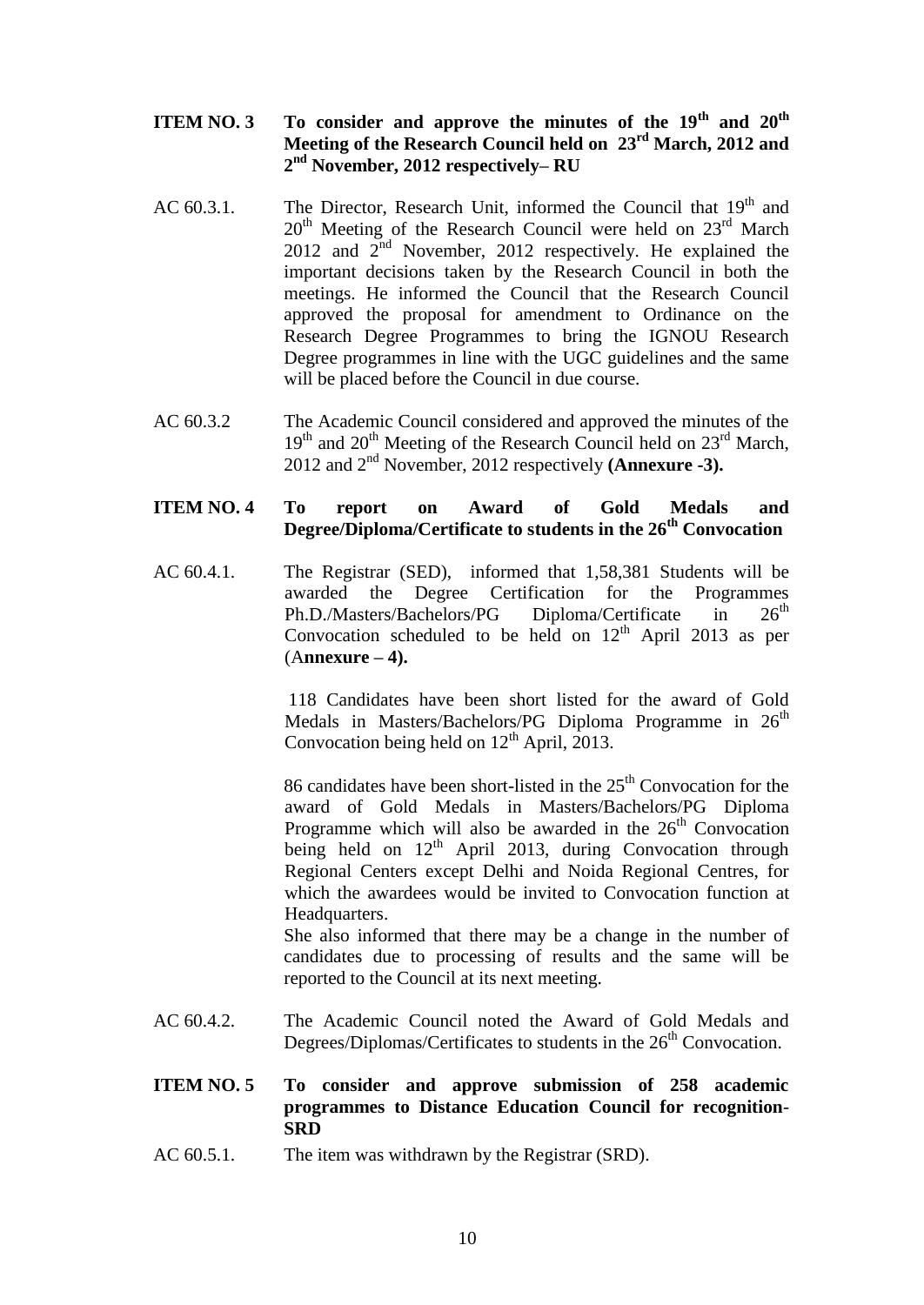- **ITEM NO. 6 To consider and approve withdrawal of all Academic Programmes offered under MOUs/MoCs/MOAs, through Face to Face mode (without any ODL component) and short term non-credit courses without ODL component and clear fee sharing principles as per 117th Board of Management decision –SRD**
- AC 60.6.1. The Registrar (SRD) explained that in pursuance of the decision of the Board of Management at its  $117<sup>th</sup>$  meeting under item No. 117.2.1, the SRD has prepared a list of programmes to be considered for withdrawal.
- AC 60.6.2. The Academic Council discussed the matter and approved the withdrawal of programmes as per **Annexure - 5.**

# **ITEM NO. 7 To consider and approve the Change of nomenclature of Post Graduate Diploma in Acupuncture (PGDACP**) **to Post Graduate Certificate in Acupuncture (PGCACP) – SOHS**

- AC 60.7.1. The school is offering online PG Diploma in Acupuncture since 2010. As per the circular issued in November, 2003 by the Ministry of Health and Family Welfare, the nomenclature of the programme Post Graduate Diploma in Acupuncture (PGDACP) has to be changed to Post Graduate Certificate in Acupuncture (PGCACP) without any changes in the structure and content of the existing programme. This proposal was approved by the School Board at its  $48<sup>th</sup>$  Meeting held on  $18<sup>th</sup>$  July 2012.
- AC 60.7.2. The Academic Council considered and resolved that since the programmes offered under MoU are kept in abeyance, this programme may also be kept in abeyance till the final decision on the programmes under MoUs is taken. The Council felt that the load of the curriculum for this programme is too heavy and therefore may be got examined by a Committee to be appointed by the Vice Chancellor.

#### **ITEM NO. 8 To ratify the action taken by the Vice-Chancellor on Shifting of B.A and M.A.(Philosophy) Programme from SOITS to SOSW – SOSW**

AC 60.8.1. While presenting the item, one of the members desired to know how the B.A & M.A programmes in Philosophy were launched through School of Interdisciplinary and Trans-disciplinary Studies (SOITS) and later shifted to School of Social Work (SOSW) when the discipline of Philosophy belongs to SOH.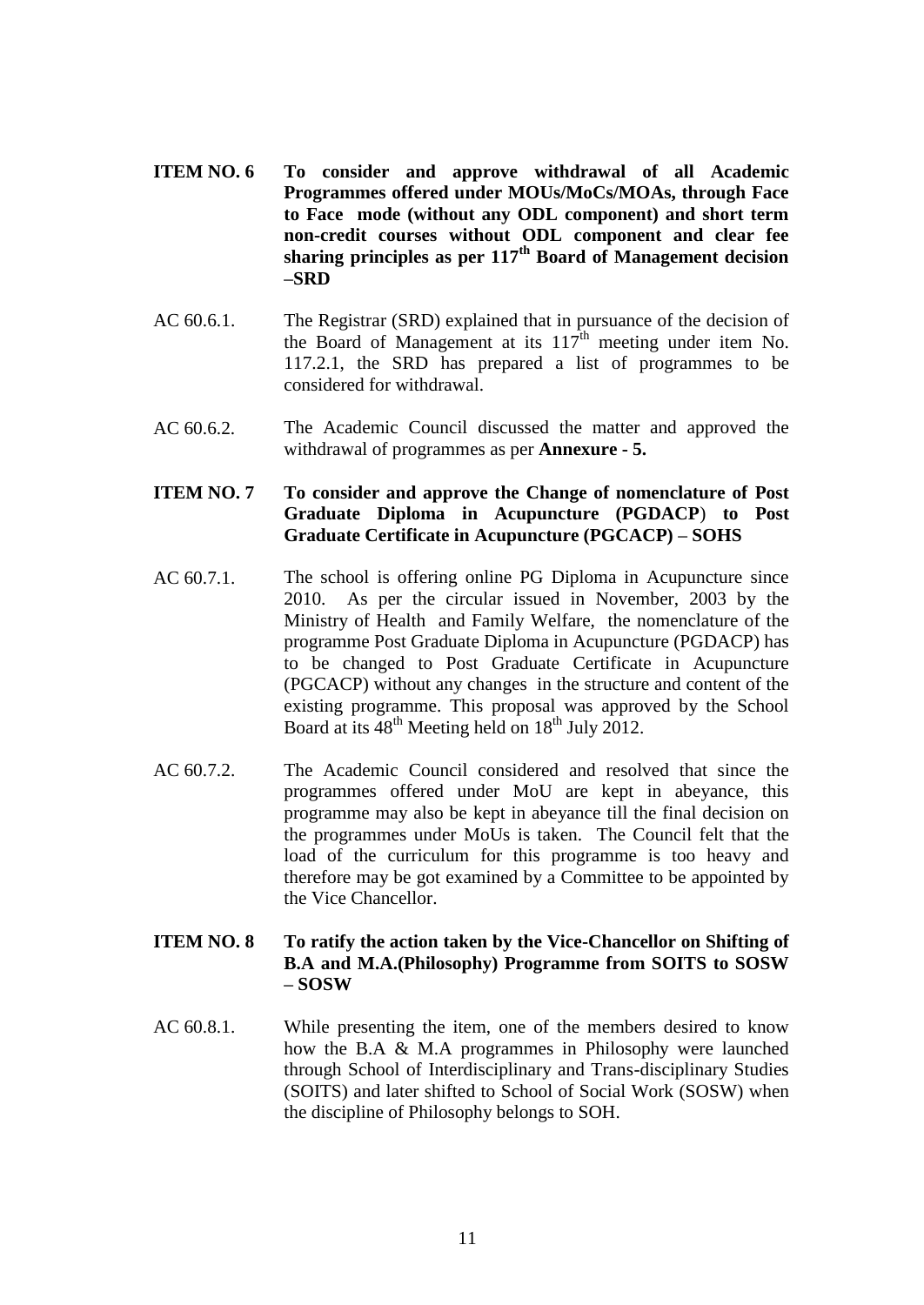Prof. Gracious Thomas, Director, SOSW explained all the issues in detail with chronology of events how the programme in Philosophy started in SOH, came to SOITS and later shifted to SOSW. He informed that the Academic Council also approved the proposal for establishment of a centre in Philosophical studies at its  $57<sup>th</sup>$  meeting held on 24.08.2011 as recommended by its Standing Committee vide item number ACSC-33.14. & 15.

- AC 60.8.2. The Academic Council deliberated on the issue and decided that the matter be kept in abeyance till the report of the Committee on housing of Centres and disciplines in the Schools of Studies and the same is considered by the Board of Management. Till such time the *status quo* be maintained.
- **ITEM NO. 9 To Consider and approve the Phase- 3 Form for the Certificate Programme in Craft and Design (CCDP) including evaluation methodology, infrastructure at PSC and qualification of Academic Counselors – SOPVA**
- AC 60.9.1. The Director, SOPVA explained that this programme was earlier on offer in the School of Engineering and Technology (SOET) in collaboration with Khadi and Village Industry Commission (KVIC), but somehow the programme became non-functional due to non-receipt of funds from KVIC. After establishment of SOPVA and with the consent of both the Schools (SOET & SOPVA), the Vice-Chancellor approved on 1.8.2011 for transfer of the CCDP to SOPVA from SOET.

The members raised certain issues relating to fee, number of learners, availability of facilities at Study Centres etc., in the light of the past experience of the programme becoming non-functional due to lack of revenue in SOET.

- AC 60.9.2. The Academic Council, after detailed discussion, deferred the item with the direction that a committee be constituted with the Registrar (SED), Registrar (SRD) and Director(SOPVA) to look into various aspects like curriculum, target group, estimated enrollment, evaluation methodology, fee sharing, facilities required at study centres etc. and to bring back the item along with the report of the Committee.
- **ITEM NO. 10 To consider for review on the decision of the Academic Council taken at its 58th Meeting held on 24-3-2012 involving change in nomenclature of the Programme of Master of Science in Counseling and Family Therapy [M.Sc. (CFT)] and Post Graduation Diploma in Counseling and Family Therapy (PGDCFT) and to approve the existing nomenclature of these two programmes which are already launched in 2010 – SOCE**
- AC 60.10.1. The Programme Coordinator, M.Sc.(CFT) informed that the Academic Council at its  $58<sup>th</sup>$  Meeting held on 24-3-2012 vide item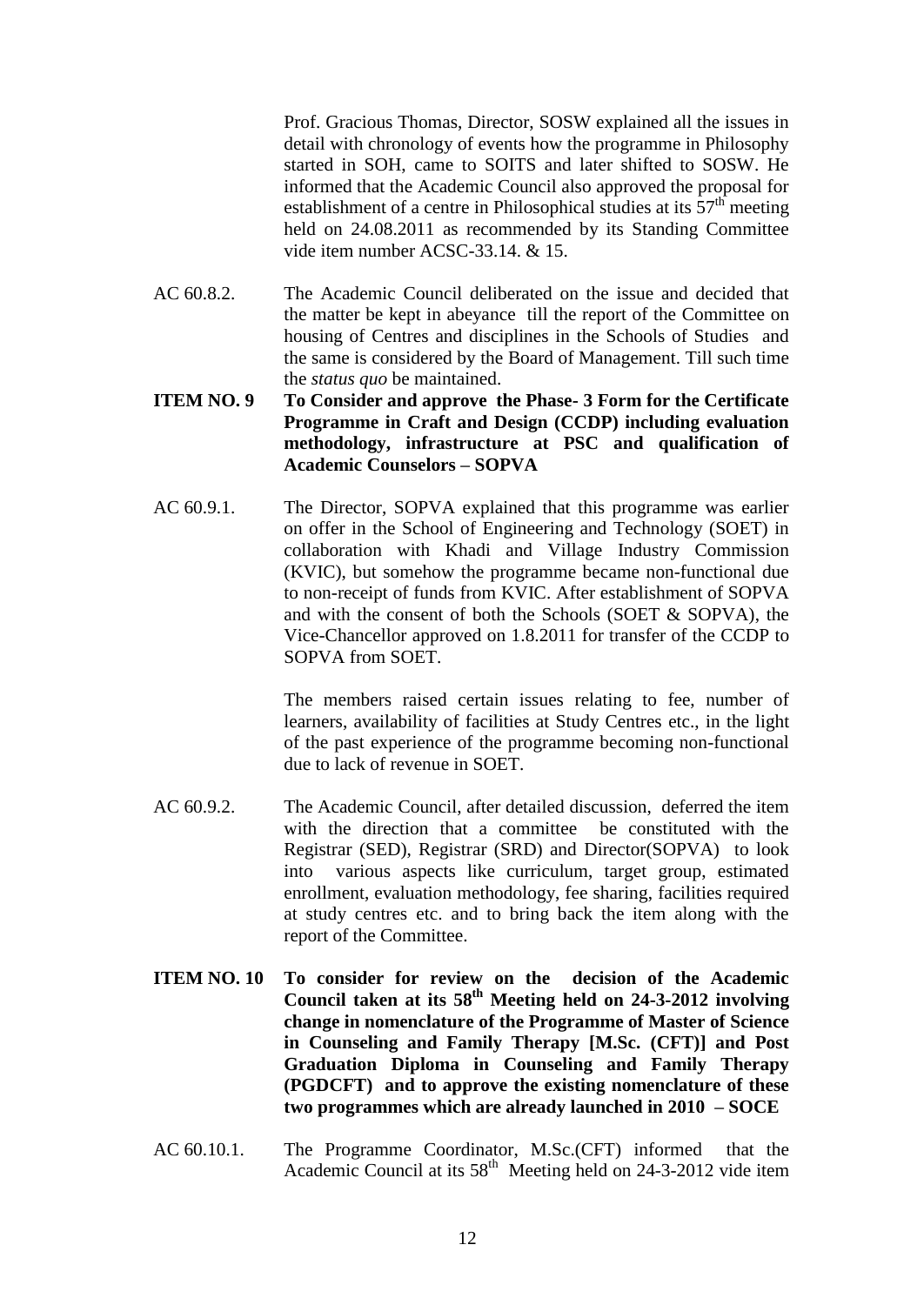No. 12 ratified the action taken by the Vice-Chancellor in shifting the Master of Science in Counseling and Family Therapy [M.Sc.(CFT)] and Post Graduate Diploma in Counseling and Family Therapy (PGDCFT) programme from NCDS to SOCE, with the same programme coordinators subject to change of the Nomenclature of the programmes as:

- i) Master of Science in Counseling and Family Relationship and
- ii) Post Graduate Diploma in Counseling and Family Relationship.

The School Board ratified the action taken by the Vice- Chancellor to shift the programme from NCDS to SOCE.

The programme coordinator further informed that since both the programmes have already been launched in 2010, it is not possible to change the nomenclature of the programme at this point of time. However, the directions of the Academic Council at its  $58<sup>th</sup>$ meeting on change of the nomenclature of the programme will be taken into consideration when the school goes for major revision of the programme.

AC 60.10.2. The Academic Council agreed to revise its decision of  $58<sup>th</sup>$ Academic Council Meeting (Item No. 12) and to continue with the existing nomenclatures of the programmes as Master of Science in Counseling and Family Therapy [M.Sc.(CFT)] and Post Graduate Diploma in Counseling and Family Therapy (PGDCFT). The Council suggested that the School may consider the change of the nomenclature as and when it goes for major revision of the Programme.

# **ITEM NO. 11 To consider and approve the modalities of direct admission of learners, who have successfully completed PGDCFT, into the second year of M.Sc.(CFT) – SOCE**

AC 60.11.1. The School of Continuing Education proposed for the provision of direct admission to learners, who have successfully completed the Post Graduate Diploma in Counseling and Family Therapy (PGDCFT) into second year of Master of Science in Counseling and Family Therapy {M.Sc.(CFT)} through for internal credit transfer of the eleven courses (MCFT-001, MCFTL-001, MCFT-002, MCFTL-002, MCFT-003, MCFTL-003, MCFT-004, MCFTL-004, MCFT-005, MCFTL-005, MCFTL-008) that comprise PGDCFT as per IGNOU norms and practice being followed in other such programmes of the University, The courses in PGDCFT are also part of  $1<sup>st</sup>$  year courses in M.Sc.(CFT).

> The programme coordinator explained the proposal in detail and informed that School Board of SOCE approved the same at its  $46<sup>th</sup>$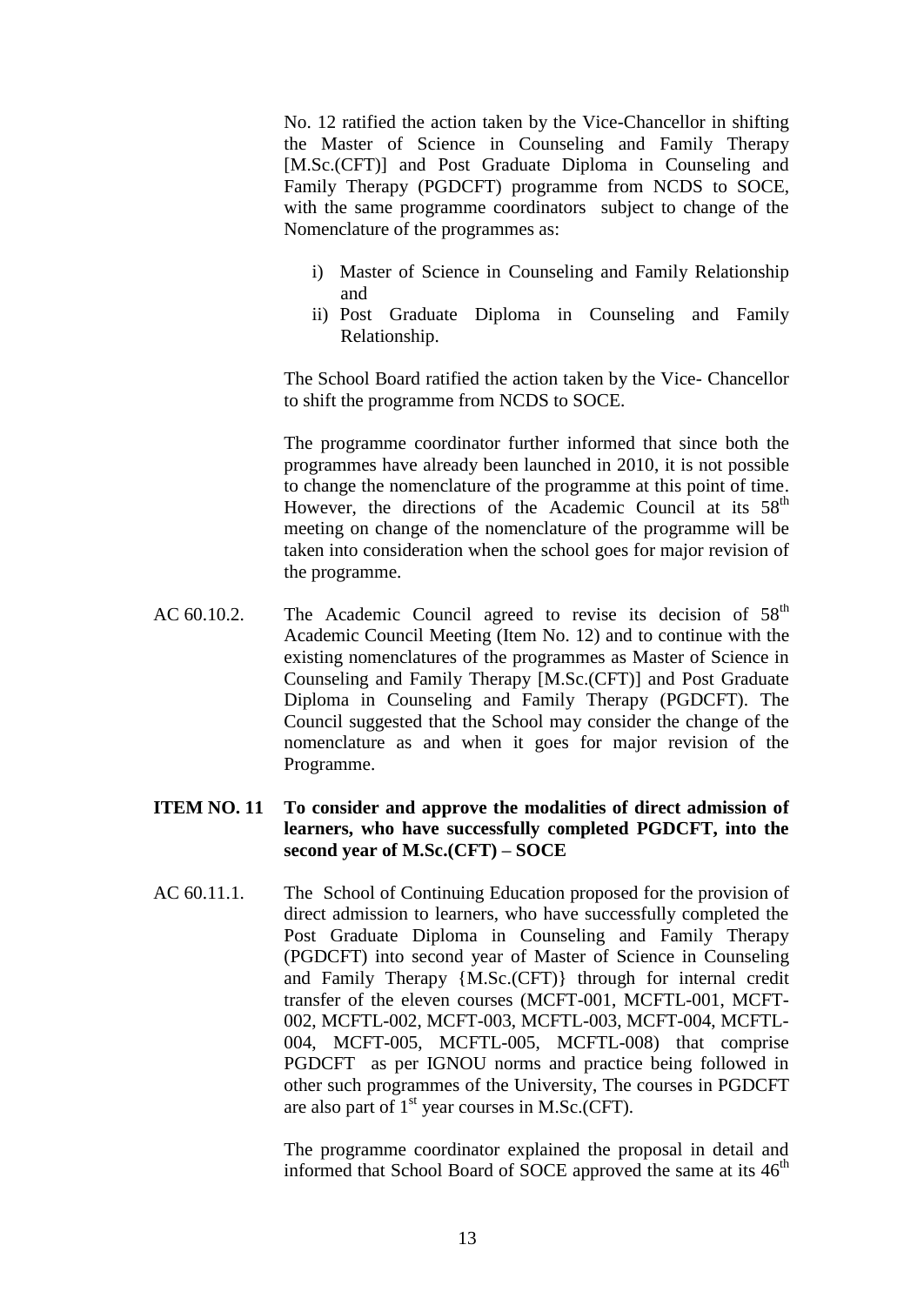meeting held on  $3<sup>rd</sup>$  May, 2012.

AC 60.11.2. After detailed discussion, the Academic Council approved for the provision of allowing the students those who successfully completed the PGDCFT into M.Sc.(CFT) programme by paying 2<sup>nd</sup> year programme fee without charging of credit transfer fee for the courses in PGDCFT as the courses in PGDCFT are part of 1<sup>st</sup> year course in M.Sc(CFT) as per the existing norms of the University. The detailed modalities are annexed **(Annexure 6)**

#### **ITEM NO.12 To Consider and approve the Revised Phase –III form of the Revised and Restructured Diploma in Early Childhood Care and Education – SOCE**

- AC 60.12.1. The School of Continuing Education has submitted the Revised Phase-III form of the revised and restructured Diploma in Early Childhood Care and Education Programme. The Programme Coordinator, informed the Council that the Phase-3 Form for Diploma in Early Childhood Care and Education (Revised version) was approved by the Academic Council in its  $42<sup>nd</sup>$  Meeting held on 31-12-2007. Dr. Rekha S. Sen, who coordinated the revision of the programme since then, informed that the School Board of SOCE, in its 43rd Meeting held on 28-02- 2011, the regrouping and restructuring of the courses of the Diploma Programme are under revision and the need for a separate nomenclature for the revised and restructured Diploma in Early Childhood Care and Education. On the advice of the School Board and approval of the Vice-Chancellor a Committee was constituted to consider the nomenclature, regrouping, and increase in credit weightage of the revised and restructured Diploma Programme in Early Childhood Care and Education. On the recommendations of the Committee and approval of the School Board at its  $46<sup>th</sup>$ Meeting held on 27.09.2012, the modified nomenclature as Diploma in Early Childhood Development and Education and programme structure of the Diploma Programme have been incorporated in the revised Phase-III form.
- AC 60.12.2. The Academic Council approved the Revised Phase-III form (**Annexure- 7)** of the revised and restructured Diploma in Early Childhood Development and Education.
- **ITEM NO. 13 To consider and approve Phase-0 form for proposed new course i.e., "World Literature in English Translation" as elective course in M.A. English Programme - SOH**
- AC 60.13.1. It was presented that the School of Humanities submitted a Phase-0 form a new course "World Literature in English Translation" as an additional elective course in M.A English Programme.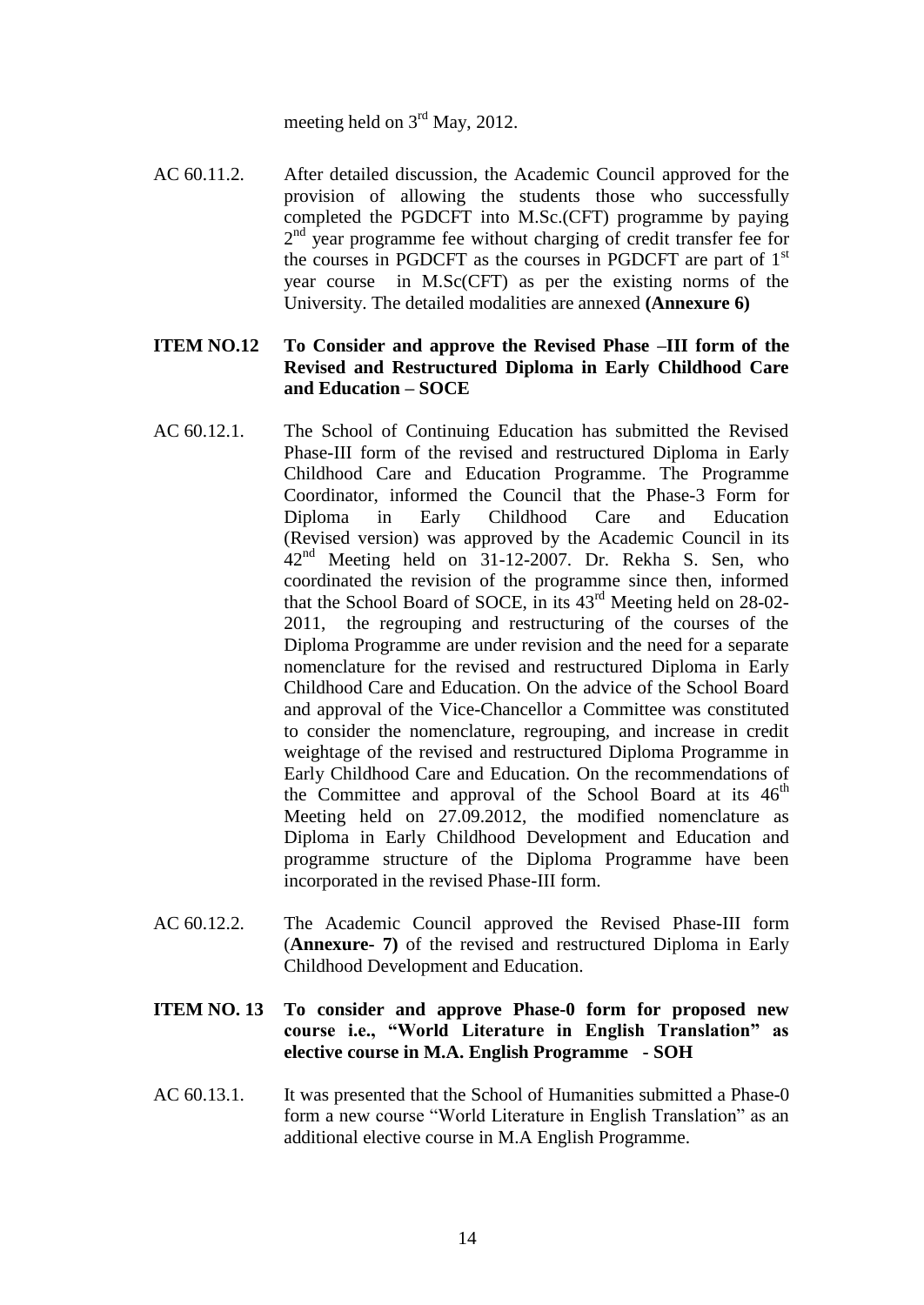AC 60.13.2. The Academic Council discussed the issue and suggested that the proposal be resubmitted with the final syllabus for new course i.e., "World Literature in English Translation" as an elective course in M.A English Programme duly approved by the School Board.

# **ITEM NO. 14 To consider and approve the adoption of courses of Masters in Gandhi and Peace Studies (MGPS) by Masters in Political Science (MPS) Programme – SOSS**

AC 60.14.1. It was presented that the proposal from SOSS is for adoption of six elective course of Masters in Gandhi and Peace Studies (MGPS) by Master of Political Science (MPS) Programme as per details given below:

| Sl. No. | <b>MGPS Courses</b>                                     |  |  |
|---------|---------------------------------------------------------|--|--|
| (i)     | MGP-004: Gandhi's Political Thought                     |  |  |
| (ii)    | MGPE-007: Non-Violent Movements after Gandhi            |  |  |
| (iii)   | MGPE-008: Gandhian Approach of Peace<br>and Conflict    |  |  |
|         | Resolution                                              |  |  |
| (iv)    | MGPE-010: Conflict Management, Transformation & Peace   |  |  |
|         | building                                                |  |  |
| (v)     | MGPE-011: Human Security                                |  |  |
| (vi)    | MFPE-013: Civil Society, Political Regimes and Conflict |  |  |

The School Board of SOSS approved the adoption of six elective courses of MGPS by MPS Progamme at its  $56<sup>th</sup>$  Meeting held on  $12<sup>th</sup>$  April 2012.

- AC 60.14.2. The Academic Council considered and approved adoption of six elective courses of Masters in Gandhi and Peace Studies (MGPS) by Master of Political Science (MPS) Programme.
- **ITEM NO. 15 To ratify the action taken by the Vice-Chancellor in approving the adoption of the norms of CIT/ BCA/ MCA Programmes to conduct practical examination for course BPOI-007(P) (IT Skills) under the Diploma in BPO Finance and Accounting (DBPOFA) & Certificate in Communication and IT Skills (CCITSK) programmes – SOVET**
- AC 60.15.1. It was informed that the School is offering Diploma in BPO Finance and Accounting (DBPOFA) & Certificate in Communication and IT Skills (CCITSK) programmes. The School is conducting Practical Examination for BPOI-007 (P) since January, 2011. The payment norms were proposed for conducting the Practical Exam. The criteria for appointment of examiners was also proposed.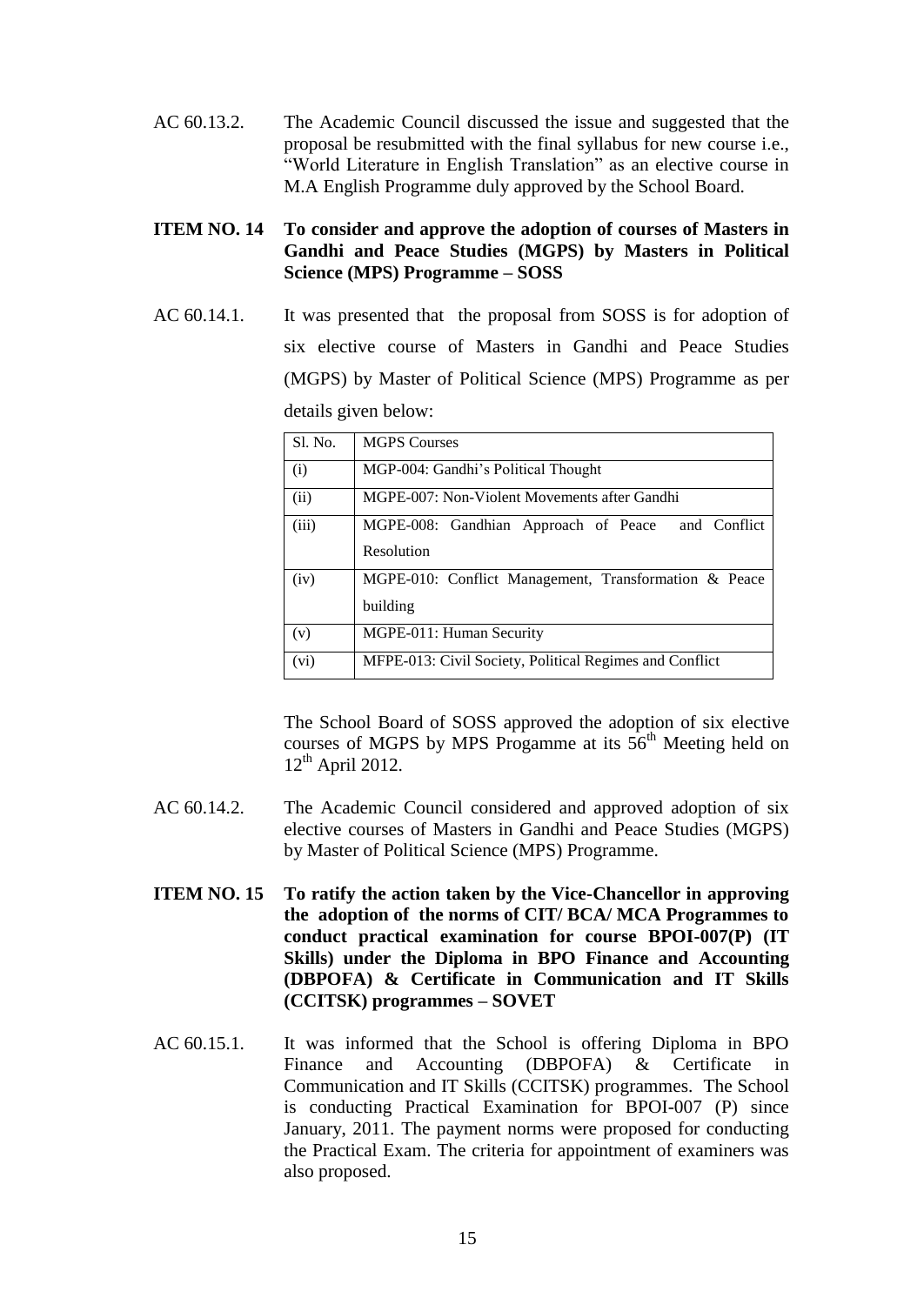It was also informed that these norms have been adopted form CIT/BCA/MCA Programmes and the School Board of the SOVET approved the proposal at its  $15<sup>th</sup>$  meeting held on 14-7-2011.

- AC 60.15.2. The Academic Council considered the proposal and decided that the SOVET shall follow the same norms as per the decision of ACSC resolution No. 35.38.2 which was approved by the Council at item No. AC 60.2.2
- **ITEM NO.16 To consider and approve the Modification in Counseling Session and Evaluation Methodology for the five Course and Minor modifications of the courses/units in the Programme Diploma in Modern Office Practice (DMOP) - SOVET**
- AC 60.16.1. It was presented that the School of Vocational Education and Training will be launching **Diploma in Modern Office Practice (DMOP)** programme through the ODL mode with effect from January, 2014. This is a highly skill oriented vocational programmes requiring rigorous hands-on-practice. The programme delivery consists of 30% theory and 70% practical over all, hence the existing norms for counseling is not feasible.

Therefore, it is proposed to revise the norms of counseling sessions and evaluation methodology for the following courses of DMOP Programme**)**

- 1. Communication Skills BSSI-011
- 2. Computer Skills BSSI-012
- 3. Secretarial Practice BSSI-013
- 4. Stenographic Skills BSSI 014
- 5. Office Procedure BSSI 015

It was also presented that the minor modification in the following courses of the programme DMOP :

- a) **Communication Skills Course (BSSI-011)**: Deletion of one Unit and addition of one Unit.
- b) **Change in the nomenclature of the course**: Office Procedure (BSSI-015) in place of Modern Office Practice.
- c) **Minor changes in the nomenclature of the units in the following 02 courses viz.,** (1) Secretarial Practice (BSSI-013), and Office Procedure (BSSI-015).

The School Board approved the above proposals at its  $20<sup>th</sup>$  meeting held on 23-11-2012.

AC 60.16.2. The Academic Council suggested that the proposal on Evaluation methodology be reviewed for the 5 courses in consultation with the Student Evaluation Division (SED) in line with the evaluation methodology of ODL system. The revised proposal be placed before the Council for its consideration after the approval of the School Board.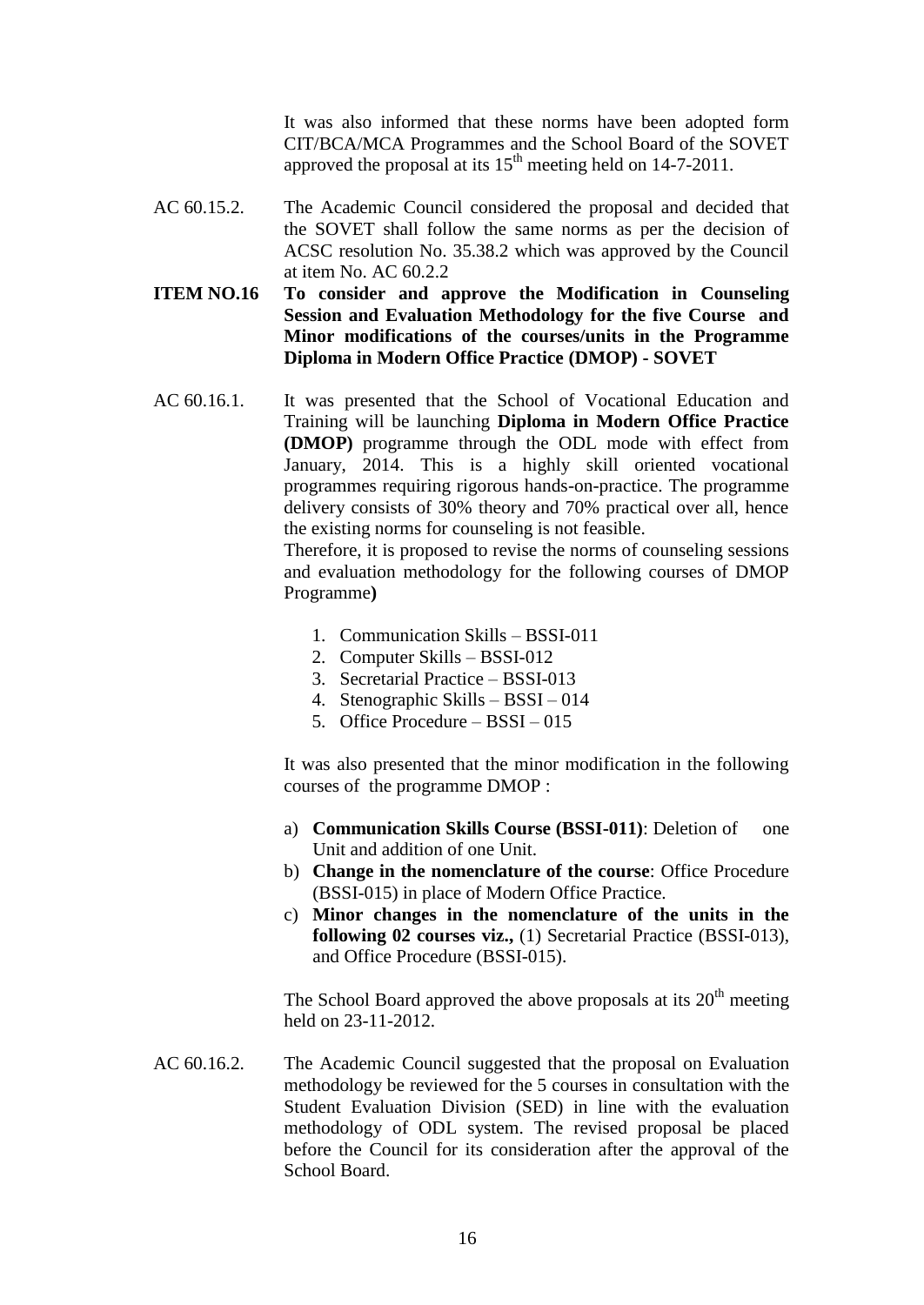The Council approved the revised norms for counseling sessions of 5 courses with minor modifications **(Annexure 8)**

# **ITEM NO.17 To consider and approve the revised Qualifications for Admission in Bachelor of Library and Information Science (BLIS) & Master of Library and Information Science (MLIS) Programmes. – SOSS**

AC 60.17.1. It was presented that the School of Social Sciences proposed revised qualifications for admission to BLIS and MLIS Programmes. The reason is that the admission into the BLIS Programme do not explicitly state the relaxation in qualifications for candidates belonging to the reserved category (SC/ST/OBC/PH).

#### **1. The revised qualifications for BLIS are as below:**

i) Bachelors Degree with 50% marks and 45%, for General and for the SC/ST/OBC/PH category respectively

OR

ii) Bachelors Degree with Diploma (one year) in Library Science

OR

iii) Bachelors Degree with two years of working experience in a Library and Information Centre.

#### **2. The revised qualifications for MLIS are as below:**

- i) Bachelors Degree in Library and/or Information Science or Associate-ship from NISCAIR or DRTC.
- ii) Weightage will be given to the candidates having working experience in libraries, information centre or other related organizations.

The above qualifications were approved by the School Board, SOSS at its  $56<sup>th</sup>$  Meeting held on  $12<sup>th</sup>$  April, 2012. The members pointed out that the qualifications as proposed above at 2(ii) is ambiguous and has no relevance since the seats are not limited.

AC 60.17.2. The Academic Council considered and approved the above mentioned revised qualification for BLIS Programme. For MLIS Programme, the revised qualifications as at 2(i) are approved and decided to delete the as at 2(ii) qualification.

### **ITEM NO.18 To consider and approve the modified mechanism for Post Graduate Diploma in Clinical Cardiology (PGDCC) programme- SOHS**

AC 60.18.1. The Programme Coordinator, Post Graduate Diploma in Clinical Cardiology (PGDCC) explained that on the suggestion of the Advisory Committee at its meeting held on 23-9-2011, the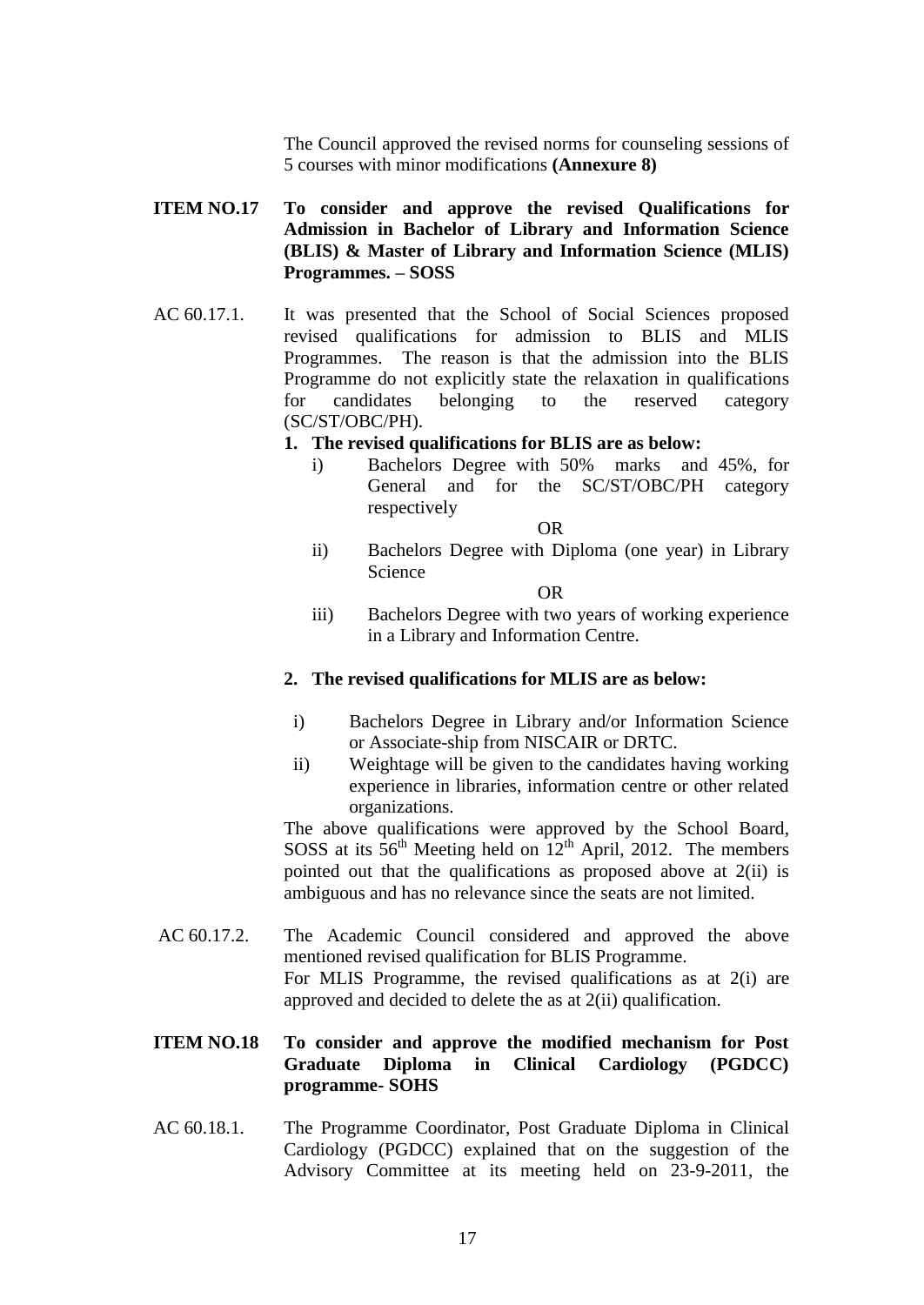following proposal was placed before the School Board, SOHS at its  $47<sup>th</sup>$  meeting.

"The cost of the visit (Travel, Honorarium etc.) will be borne by Programme Study Centres to which visit is made. In case the PSC is a Government set up, the cost will be borne by the IGNOU. In order to reduce the cost burden on IGNOU, the visits will be limited to 2-3 per year."

The proposal was approved by the School Board of SOHS at its  $47<sup>th</sup>$  meeting held on  $2<sup>nd</sup>$  March, 2012.

AC 60.18.2. The Academic Council authorized the Vice-Chancellor to appoint a committee to examine the proposal and submit the recommendations with full justification on the requirement of visits to PSC as a policy matter of the University. The recommendations of the committee may be placed before the Academic Council at its next meeting for consideration.

# **ITEM NO.19 To consider and approve the fixed schedule for admissions, issue of Admission Advertisement and Re-registration schedule effective from July 2013 Session.**

- AC 60.19.1. It was informed that the Student Registration Division has submitted a proposal on fixed schedule for admission, issue of Admission Advertisement and Re-registration Schedule effective from July 2013 session. The Registrar (SRD) explained in detail the need for the fixed schedule and justified the need for certain the deviations in the Schedule of operations **(Annexure- 9).**
- AC 60.19.2. The members of the Council authorized the Vice-Chancellor to appoint a committee to prepare an Academic Calendar on schedule of operations from Admission to award of certification and responsibilities of the concerned. Till such time the existing schedule shall be followed.

### **ITEM NO.20 To consider and approve enhancement of revision of pro-rata fee of Academic programmes for 'Re-admission' and also enhancement of fee for other services w.e.f. July 2013 session**

AC 60.20.1. It was presented that the Academic Council's Standing Committee at its 35th meeting held on 27.11.2012 had resolved to enhance the programme fee effective from July 2013 cycle of admission. It has been notified and incorporated in the Prospectus.

> Pursuant to the enhancement of programme fee, *pro-rata fee* **for re-admission** is also required to be revised proportionately

> Accordingly, the following formula is proposed for consideration to enhance pro-rate fee for re-admission of all the programmes time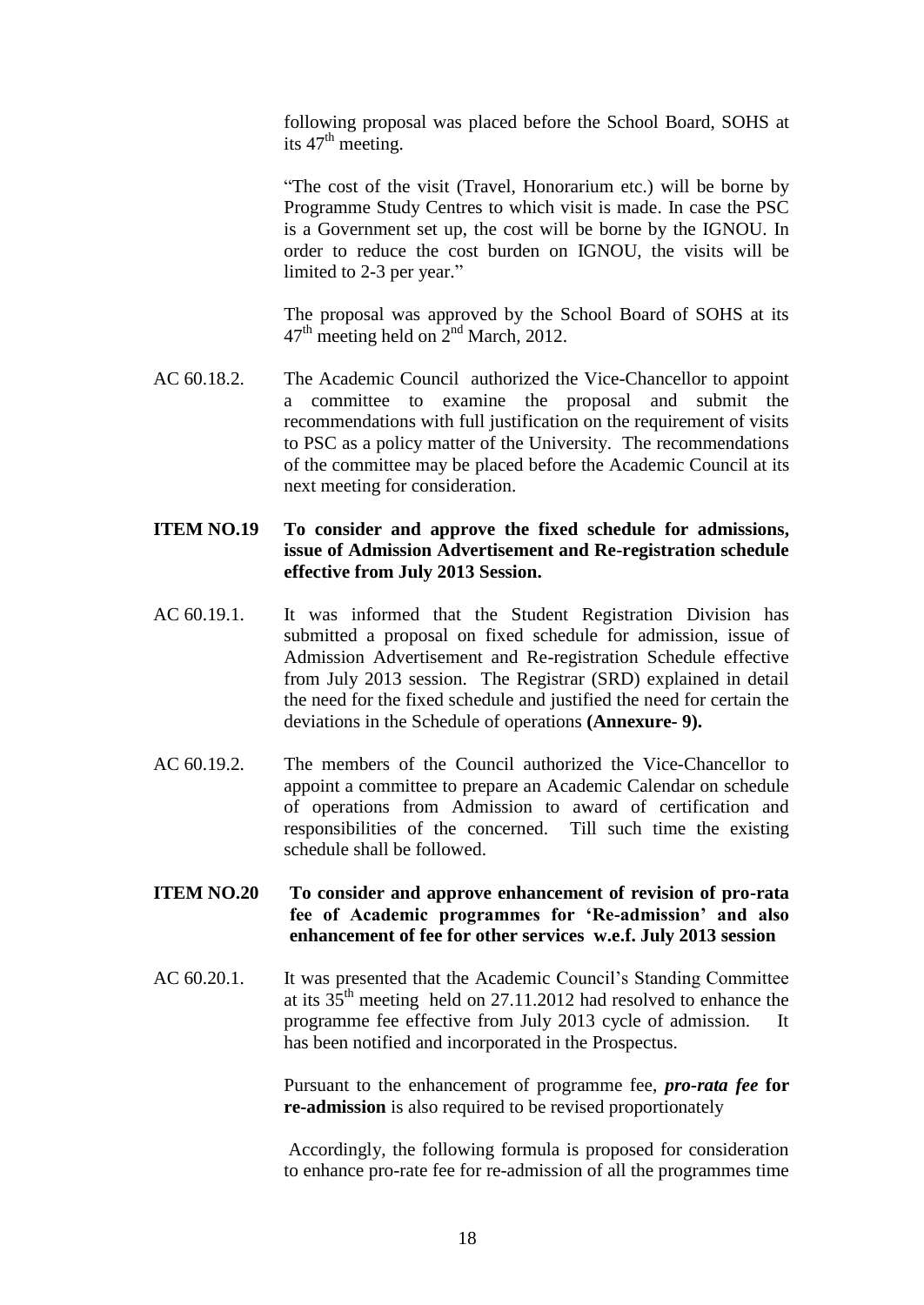to time :

x = z **multiplied by no. of credits = pro-rata fee** (rounded off to next fifty  $\bar{\tau}$ )

y

 **'x'** is total fee, **'y'** is total no. of credits, **'z'** is pro-rata fee of one credit

Besides, it is also proposed to enhance fee for other services, such as change of Programme/Medium/ Elective, credit transfer, issue of Migration Certificate, Duplicate Identity Card etc. has also been revised as per details given in (**Annexure -10).**

- AC 60.20.2. The Academic Council approved the proposal in principle. Its implementation shall be subject to the decision on item No. AC 60.2.2(3).
- **ITEM NO. 21 To Consider and approve the Phase Zero form of Certificate Programme in Performing Arts-Theatre Arts** (**CPATHA) Programme- SOPVA.**
- AC 60.21.1. The item was presented that the School of Performing and Visual Arts has submitted the Phase-Zero form for major revision of all courses in Certificate Programme in Performing Arts-Theatre Arts (CPATHA).
- AC 60.21.2. The Academic Council deferred the item and suggested that the School should re-submit the proposal with the detailed syllabus of the courses duly approved by the School Board.
- **ITEM NO. 22 To consider and approve the Evaluation Methodology for the course: Project Work (MWGP -001), 2 credits in Masters of Arts in Women's and Gender Studies (MAWGS) and Post Graduate Diploma in Women's and Gender Studies (PGDWGS) –SOGDS**
- AC 60.22.1. The Director (SOGDS**)** explained that the Post Graduate Diploma and MA in Women's and Gender Studies has 2 credit Project work component is a compulsory course. The course code MWGP-001 has been allotted by the Planning & Development Division. The School Board at its  $14<sup>th</sup>$  Meeting held on  $26<sup>th</sup>$  February, 2013 noted the course code and approved the evaluation Methodology for the 2 Credit Project Work.
- AC 60.22.2. The Academic Council considered and approved the evaluation methodology for Masters of Arts in Women's and Gender Studies (MAWGS) and Post Graduate Diploma in Women's and Gender Studies (PGDWGS**)** as per **Annexure- 11.**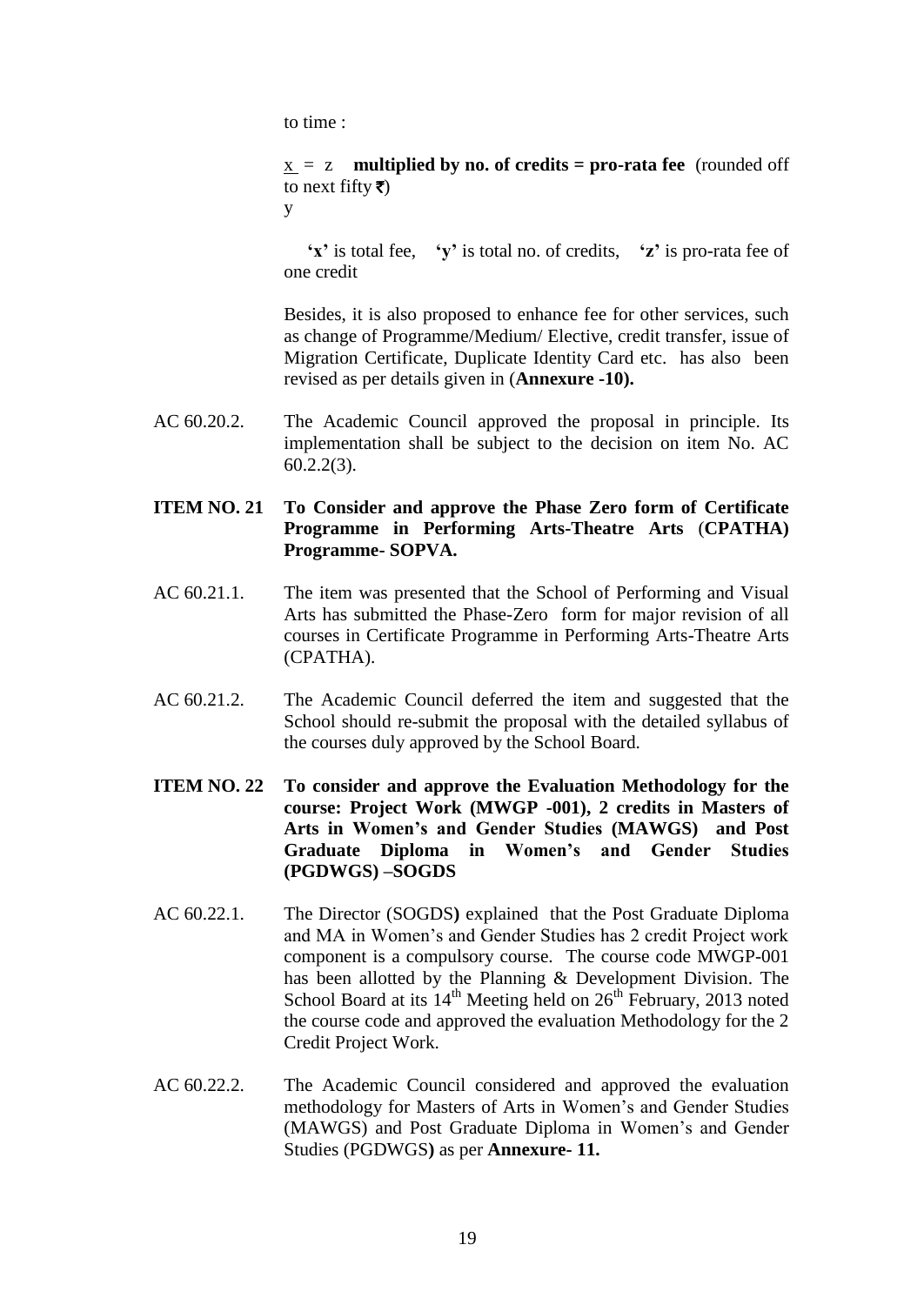#### **ITEM NO. 23 To consider and approve the Phase Zero Form of Certificate in Visual Arts- Applied Art (CVAA) Programme- SOPVA**

AC 60.23.1. The School of Performing and Visual Arts submitted the Phase - Zero form of Certificate in Visual Arts – Applied Arts (CVAA) for revision of the programmes and also proposed the eligibility criteria for Academic Counselors for all courses for the programme is as under:

> Candidates with aggregate of minimum 40% marks in BFA/BVA or MFA/MVA in Applied/Commercial Art from a recognized University or Institute will be eligible to conduct practical counseling.

> > Or

Candidates with an aggregate of minimum 50% marks and three/five years diploma in Applied Art/Commercial Art/Design from any recognized University or an Institute.

#### Or

Candidates with an aggregate of minimum 50% marks and one/two year certificate/diploma in Applied Art/Commercial Art/Design from any recognized University or an Institute and two years teaching experience in any College/ Institute in the subject-Applied Art/Commercial Art/Design/Graphic Art.

The School Board of SOPVA approved the Phase -Zero form and eligibility criteria for Academic Counselors for all courses for CVAA in its  $12<sup>th</sup>$  Meeting held on 30.11.2012.

AC 60.23.2. The Academic Council considered and approved the Phase -Zero form of Certificate in Visual Arts – Applied Arts (CVAA) (**Annexure-12)** and the eligibility criteria for Academic Counselors for all courses of the Programme.

#### **ITEM NO. 24 To ratify the action taken by the Vice-Chancellor in approving the proposal to keep the Certificate programmes CVAS and CPAKT in abeyance –SOPVA**

- AC 60.24.1. It was presented that the School Board of SOPVA at its meeting held on November 30, 2012 considered and recommended to keep certificate programmes in abeyance due to low enrollment in the light of the data provided by the SRD and comments of the audit committee. The above programmes were not included in the prospectus with the approval of the Vice Chancellor.
- AC 60.24.2. The Academic Council ratified the action taken by the Vice-Chancellor in approving the proposal to keep Certificate Programme in Visual Art-Sculpture (CVAS) and Certificate Programme in Performing Arts –Kathak (CPAKT) in abeyance.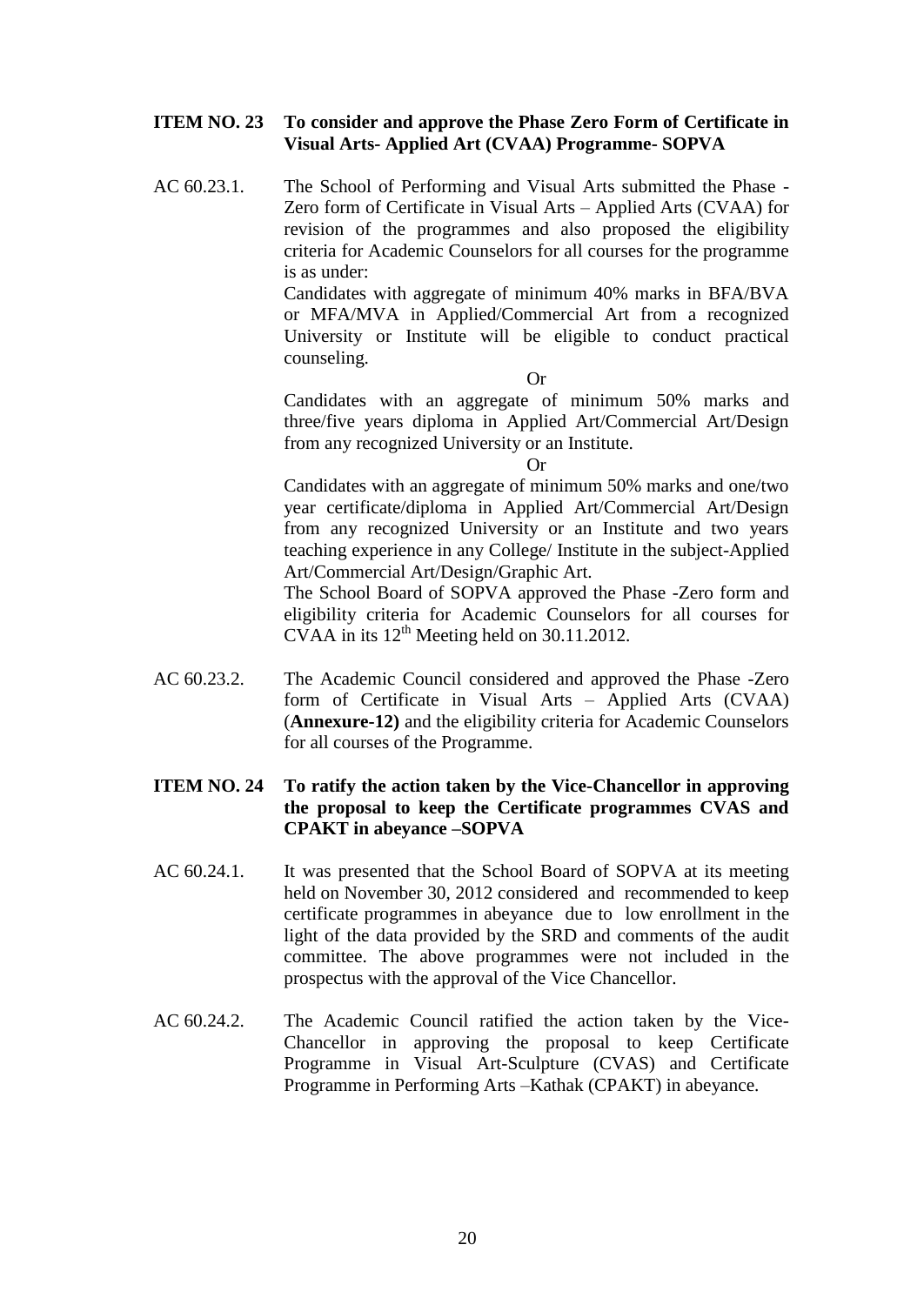- **ITEM NO. 25 To ratify the action taken by the Vice-Chancellor in approving the Revised Programme fee and Cost of Student Handbook and Prospectus of the Post Graduate Diploma in Clinical Cardiology (PGDCC) Programme- SOHS**
- AC 60.25.1. The Council was informed that the PGDCC Programme fee was Rs. 30,000/-per annum when it was launched in 2006. The fee was revised twice. The current fee is Rs. 39,600/- per annum. Over the last 6 years the numbers of PSCs have increased to 66 and the enrollment was 1618 till July 2012 admission session. The PSCs are located in large hospitals with maximum capacity of 10 students The PSCs located in small hospitals especially in towns with a capacity of 2-4 students. The costing of the PGDCC programme was examined and felt that the programme fee needs to be revised. The modified Programme fee is fixed as Rs. 50,000/ per year and cost of Student Hand Book and Prospectus of the entrance examination has been raised from Rs. 500/- to Rs,1000/ for General and Rs. 500/- for SC/ST. The proposal was approved by the School Board at its  $49<sup>th</sup>$  meeting. The same was implemented with approval of Vice Chancellor.
- AC 60.25.2. The Academic Council ratified the action taken by the Vice-Chancellor in approving the revised programme fee and cost of Student Handbook and Prospectus for PGDCC Programme for the this year, and directed the School to re-examine the matter in detail on the fee for the next year in consultation with the Registrar, SRD. The Council also suggested any fee hike of the programme(s)/prospectus etc., should not be taken up by schools independently for consideration of Academic Council. The fee hike is to be examined by SRD in the light of existing policy of University.

# **ITEM NO.26 To Consider and approve the Award of Graduate Degree to Foreign Cadets Undergoing Training at National Defence Academy, Khadakwasla, Pune – DUCC**

AC 60.26.1. The Member Secretary presented the proposal submitted by the Defence Unit. The Council was informed that Indian Army Headquarters has submitted a proposal requesting the award of Graduate Degree to foreign cadets undergoing training at NDA, Khadakwasla, Pune. Majority of these foreign cadets have qualification of below 10+2. At present the Indian Army has a tieup with the Jawaharlal Nehru University (JNU), New Delhi, for the award of B.A./B.Sc.(Pass) and Honours degree to the cadets (having 10+2 qualifications) registered in the NDA, Khadakwasla, Pune over a duration of 3 years (a minimum of 6 Semesters - 3 Spring and 3 Autumn) with the condition that each semester shall ordinarily have not less than 90 working days excluding examination days. Army HQs has requested the IGNOU to consider awarding Graduate Degree to such foreign cadets (having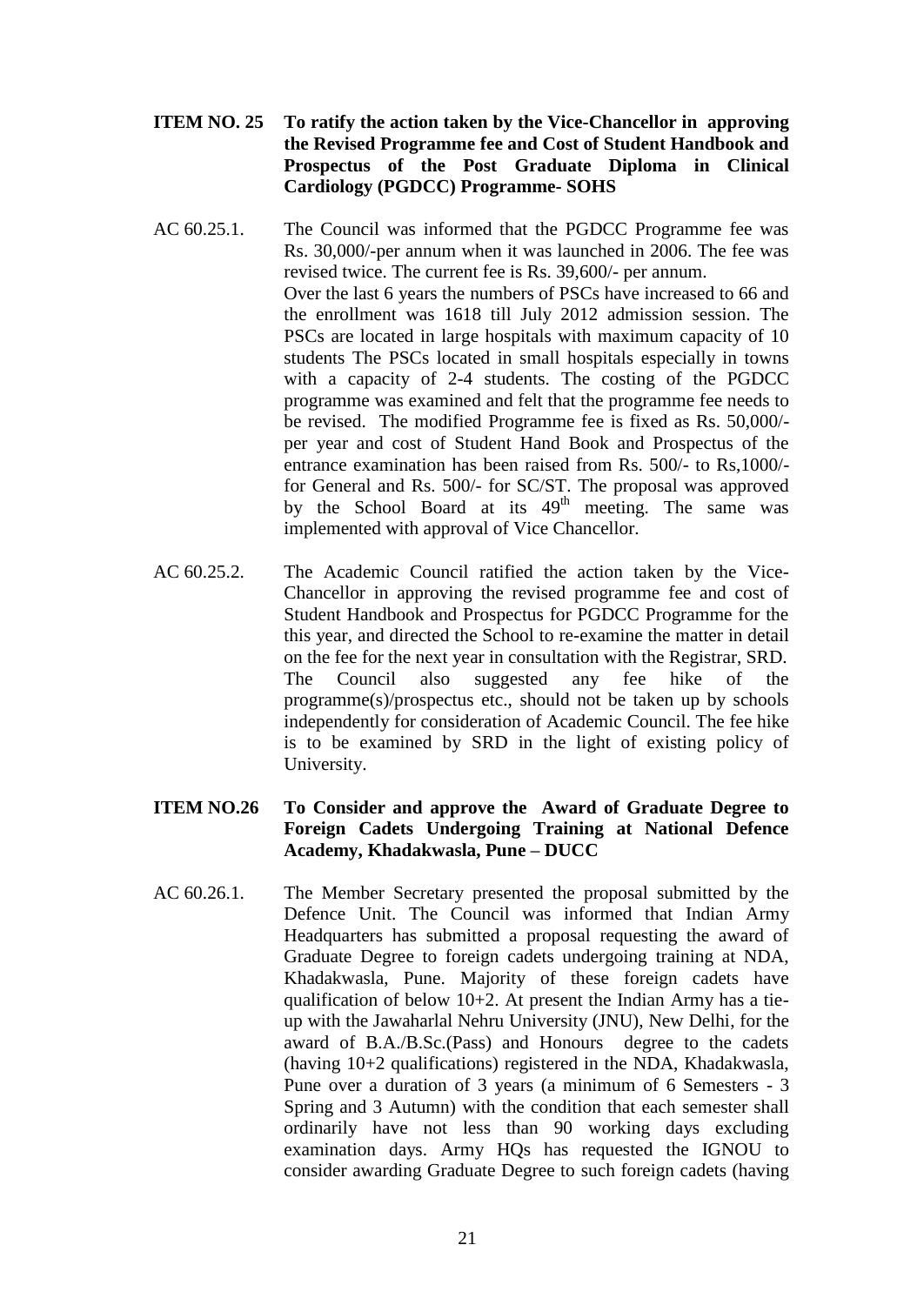qualification of below 10+2) undergoing training at NDA because JNU has no provision for a Foundation Course and to award degree to non  $10+2$  cadets.

Prof. O. P. Shukla, Principal, NDA clarified that all these foreign cadets, who have 10+1 schooling prior to joining to NDA, are also undergoing the same course along with the Indian cadets at NDA which is leading to award of degree BA/B.Sc. by JNU, New Delhi.

The details of courses in each semester (6 month duration) is as here under :

| Semester I        | 06 courses |
|-------------------|------------|
| Semester II & III | 07 courses |
| Semester IV       | 06 courses |
| Semester V        | 05 courses |
| Semester VI       | 04 courses |

Indian Army HQs has also clarified that following subjects are taught to the foreign cadets :

| Language                                                           |  | English, Elective English    |  |
|--------------------------------------------------------------------|--|------------------------------|--|
| Humanities                                                         |  | Economics, Political Science |  |
| and Geography                                                      |  |                              |  |
| Compulsory subjects:                                               |  | Foundation course, Computer  |  |
| Appreciation                                                       |  |                              |  |
| $\mathbf{M}$ , and such and to see affect density function as deep |  |                              |  |

No optional subjects offered to the foreign cadets

Currently 29 foreign cadets (having 10+1 schooling) are undergoing training at NDA.

AC 60.26.2 It was also informed that the approval (dated 31-03-2011) of the VC on the note IG/Reg/SRD/2011/1705 dated 31-03-2011 of Registrar, SRD requesting registering personnel's from foreign countries undergoing long term training with the Indian Army for Associate Degree and to earn undergraduate degree from IGNOU under Gyandeep A letter dated 5/4/11 to this effort was issued to Col. P S Gupta, Indian Army HQs. Vide their letter dated 18<sup>th</sup> April, 2011 Army Headquarters further requested IGNOU to accept the registration of Army Cadets from Maldives, Bhutan, Afghanistan, Tajikistan and Kazakhstan countries for award of graduation degree under Gyandeep. This proposal was also approved by VC on  $20<sup>th</sup>$  April, 2011.

AC 60.26.3 The modality of operations for such foreign cadets would be same as applicable to Gyandeep with the conditions as cited below:

- i) It is proposed to consider the case for award of B.A. (and Not B. Sc.) Degree.
- ii) The candidates possess 11 years of schooling, which is not equivalent to  $+2$  for admission into Under-Graduate Programmes in India. Hence, successful completion of IGNOU's BPP be made mandatory. The candidates will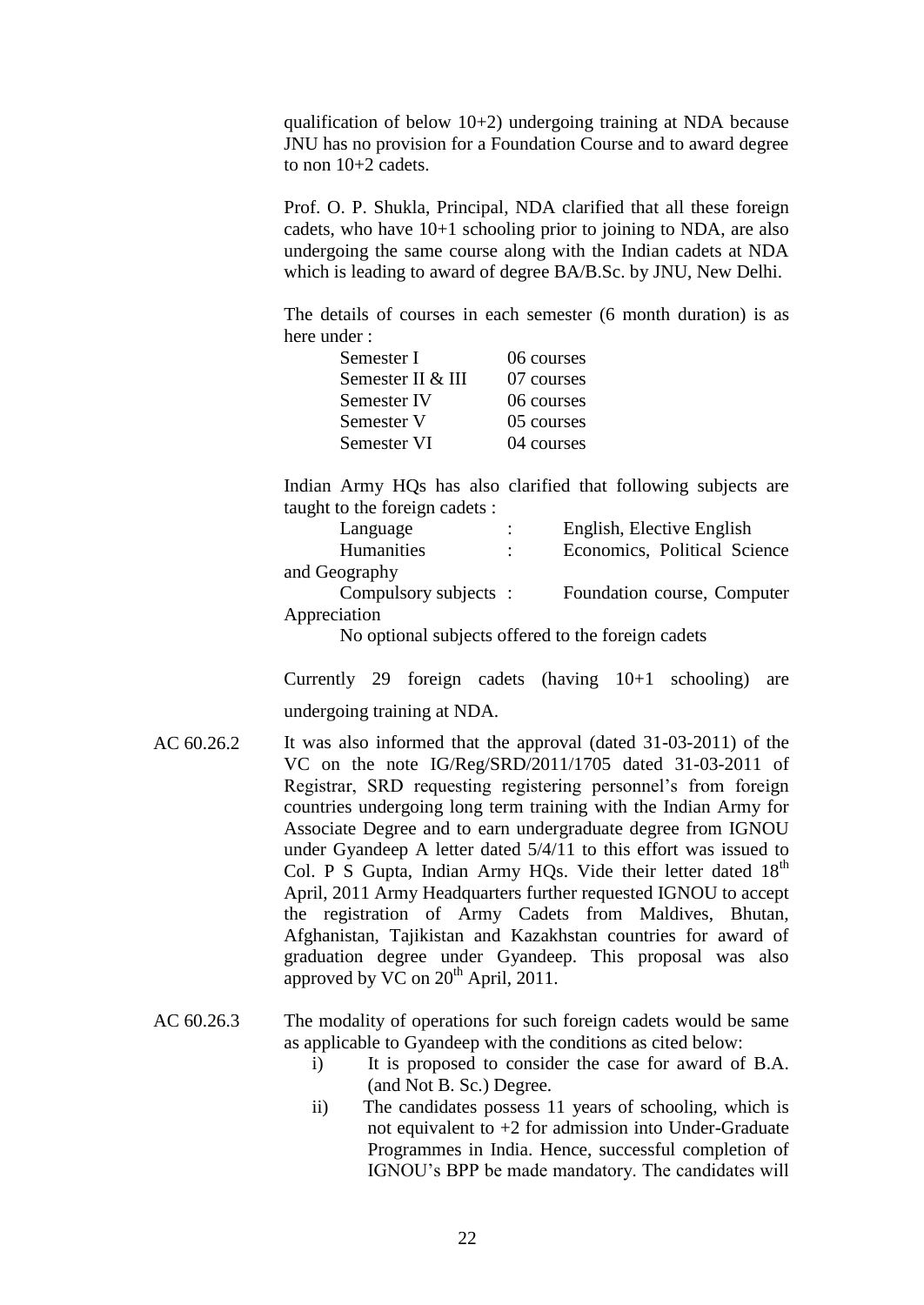be treated as admitted to the First Degree (B.A.) under non-formal stream.

- iii) Such foreign cadets would need to do at least 2 out of 3 courses of BPP, which they may do concurrently (in the first year of their study) while undergoing training and pursuing their degree. Since minimum and maximum duration for BPP is 6 months and 2 years respectively, the same may be applicable to Defence Cadets.
- iv) The candidates will fulfil the requirement for admission in BPP and apply accordingly. On successful completion of BPP, they will be admitted to B.A. (non 10+2 stream). This is in accordance with UGC Circular dated  $25<sup>th</sup>$  November 1985 and  $18<sup>th</sup>$  October 1995.
- v) As per current practice of NDA with JNU, the syllabus has been designed by NDA and taught by NDA's faculty only. JNU has approved the syllabus. The exams are also conducted by NDA and results are submitted to JNU for award of Degree to successful cadets. IGNOU may adopt the same operational strategy whereby faculty of NDA teaches those foreign cadets at NDA the same curriculum and upon the submission of results of successful cadets, process for award of B.A. Degree.
- AC 60.26.4. The Academic Council considered and approved the above proposal for award of Graduate Degree to Foreign Cadets Undergoing Training at National Defence Academy, Khadakwasla, Pune as per details at **(Annexure-13)**.

# **ITEM NO.27 To consider and approve the PG Diploma in Critical Care Medicine Programme – SOHS**

AC 60.27.1. The School of Health Sciences submitted the Phase- 2 form for the PG Diploma in Critical Care Medicine Programme. The Director, (SOHS) explained the salient features of the programme. The Phase-2 form was approved by the  $50<sup>th</sup>$  meeting of the School Board held on  $4<sup>th</sup>$  February, 2013 with the following observations:

> To follow the institutional criteria as per the National Board of Examination (NBE) guidelines for PSCs and counsellors as stated below:

## **Criteria for PSC:**

The applicant hospital / institute should be a clinical establishment having requisite infrastructure of at least 200 beds providing comprehensive OPD/IPD based medical services in a single campus. Combination of multiple such places or such establishments shall not be accepted. The applicant hospital /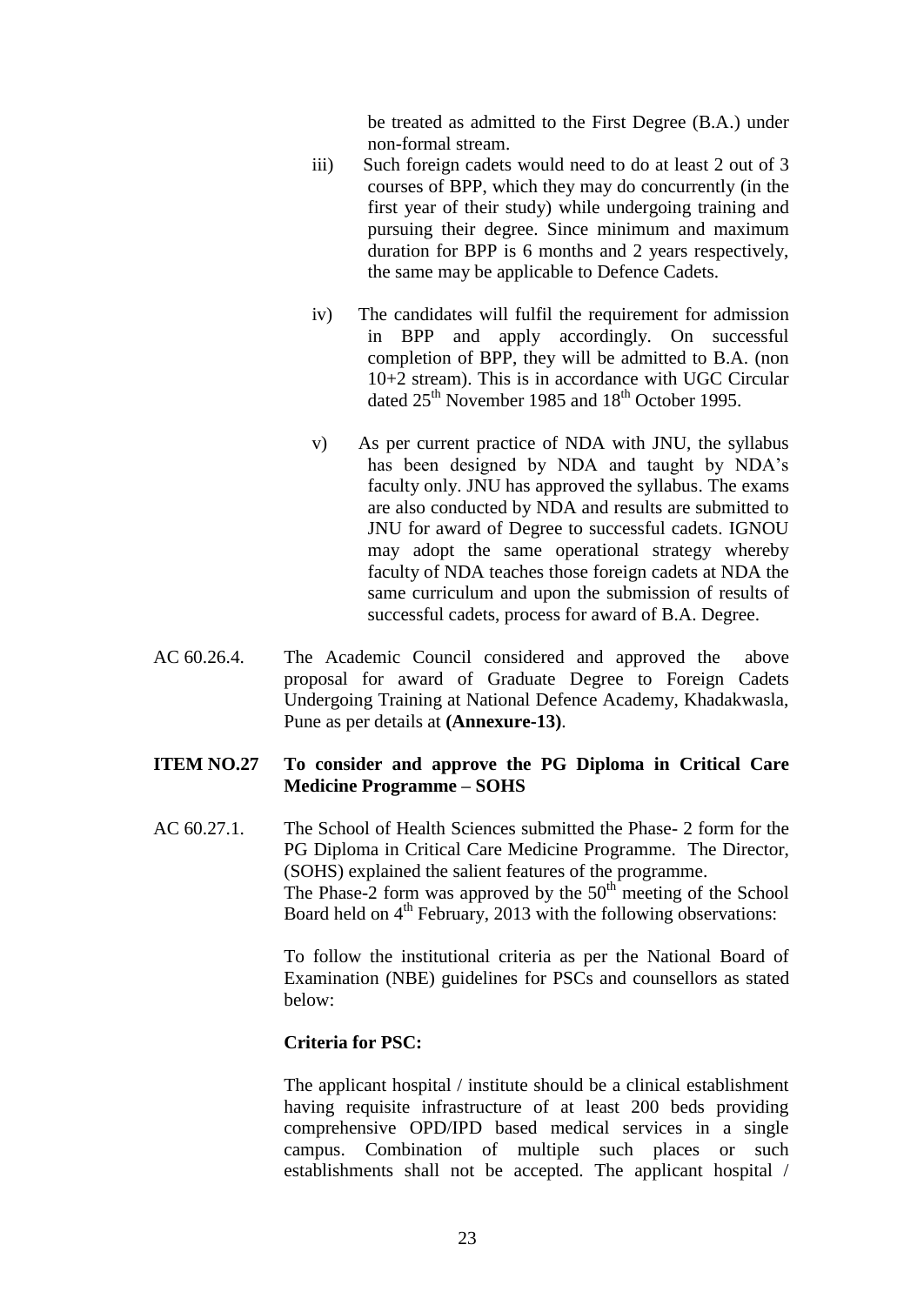institute should have the mandatory regulatory/licensing approval from the local authority / government for running such establishment, and all statutory requirement / clearances from local authority / government agencies such as municipal, bio hazards/ waste managements, nuclear based managements, use of isotope, PNDT, fire safety, building completion etc. shall be in order and a declaration to this effect shall be furnished by the Head of the Hospital / Institute at the time of submitting the application for specialties such as family medicine. Arrangement for field posting of candidates in primary / community health centers or urban health centers where they get exposure as first contact physician in required to be submitted along with application from.

#### **Criteria for Counselors:**

Minimum Five years of Post MD/MS experience in the field of critical care medicine.

- AC 60.27.2. The Academic Council, during deliberation, desired to know the faculty available in the School and the number of programmes offered by the School. The Director (SOHS) informed that there is an acute shortage of faculty available in the School against the sanctioned strength and emphasized the need for creation of additional teaching positions.
- AC 60.27.3 The Academic Council approved the Phase- 2 form for the PG Diploma in Critical Care Medicine Programme with the direction that the School has to assess the responsibilities of monitoring and maintaining of the current programmes by considering the sanctioned strength of teaching positions into account before proposing the new programme(s).

# **ITEM NO.28 To consider and approve the revised/simplified version of already approved Evaluation Methodology for declaration of results of IGNOU-I 2 IT Pune programs – ACIIL**

AC  $60.28.1.1$  The Director (ACIIL) explained that IGNOU under  $1<sup>2</sup>$ IT Pune had set up a joint centre of excellence in advance education and research in July 2010 at Pune. All the 21 academic programs M.Tech (10 Programs with various specializations), MBA (5 Programs), MS (6 Programs) offered from July 2010 have been duly approved by Academic Council in its 53<sup>rd</sup> meeting (20 programs) and by ACSC in its  $32<sup>nd</sup>$  meeting (1 program). Last batch of students were admitted in July 2011 and further admissions are kept in abeyance. The students admitted at this centre during July 2010 and January 2011 have now completed their programs with examinations held in December 2012 and July 2011 batch have completed their  $2<sup>nd</sup>$  semester. The results have been submitted to SED for declaration of results.